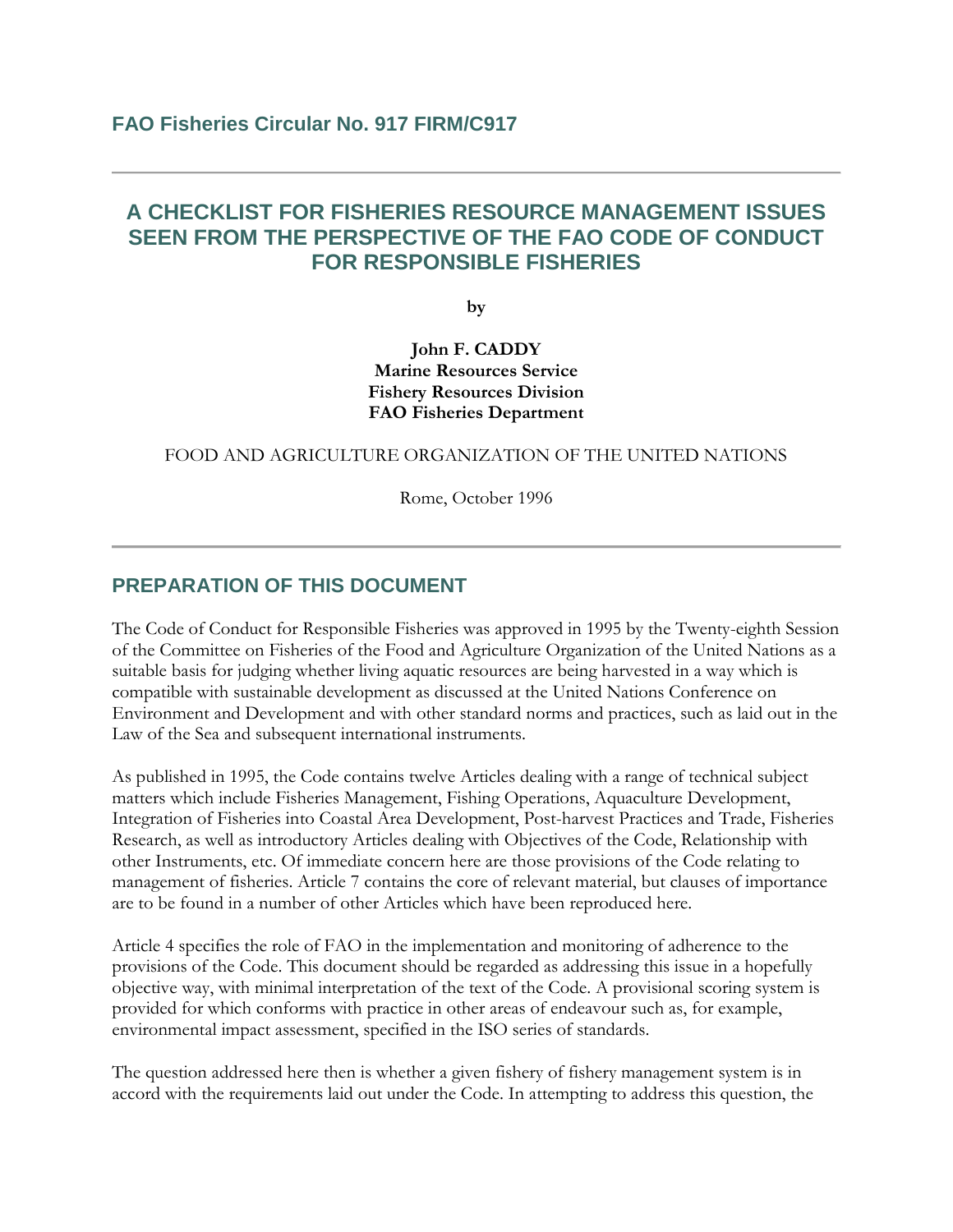document provides a series of questions developed with minimal editorial changes from the original text which can be used for an evaluation by the managers themselves or those involved in certification of a fishery as 'responsible', as defined under the Code. Other Articles and clauses of the Code may, of course, be included in such a questionnaire, and the reader is, in any case, referred to the Code for exact wording and full contents.

It is suggested that the document be used in one of two ways:

(1) as a focus for discussion by those concerned with management of a given fishery, to be sure that the relevant issues are touched upon in designing a fisheries management system.

(2) a check list for seeing that the fishery in question meets the requirements of the Code, which can be updated regularly to see whether progress is being made in approximating the fisheries management system currently in place to its provisions.

Provision is made in the document for summarizing relevant information after each section which could elaborate on the reasons given for the scoring assigned to that particular clause or clauses or could spell out progress made or difficulties encountered.

It is requested that a copy of the completed checklist, together with commentary, be sent to FAO, which is the repository of the Code and has the responsibility for monitoring adherence to its provisions. This should indicate the persons or institutions who were responsible for completion of the questionnaire, together with an indication of its status with respect to confidentiality.

Caddy, J.F.

A checklist for fisheries resource management issues seen from the perspective of the FAO Code of Conduct for Responsible Fisheries.

*FAO Fisheries Circular*. No. 917. Rome, FAO. 1996. 22p.

### **Abstract**

The provisions of the Code of Conduct for Responsible Fisheries, as they relate to fisheries management, are expressed in the form of questions with minimal interpretation. A system of scoring is suggested which will assist those concerned with fisheries management in evaluating the adherence of a particular fishery or fishery management system to the provisions of the Code and for monitoring progress in this respect. The document focuses particularly on Article 7, which deals with Fisheries Management *sensu strictu* but extracts from other Articles those clauses that have immediate relevance to the proper management of living aquatic resources. The document is also intended to provide a focus for discussion at fisheries management fora between those concerned with fisheries management.

## **Introduction**

The Code of Conduct for Responsible Fisheries originated at the Nineteenth Session of the FAO Committee on Fisheries (COFI) after a protracted period of negotiation, received a broad consensus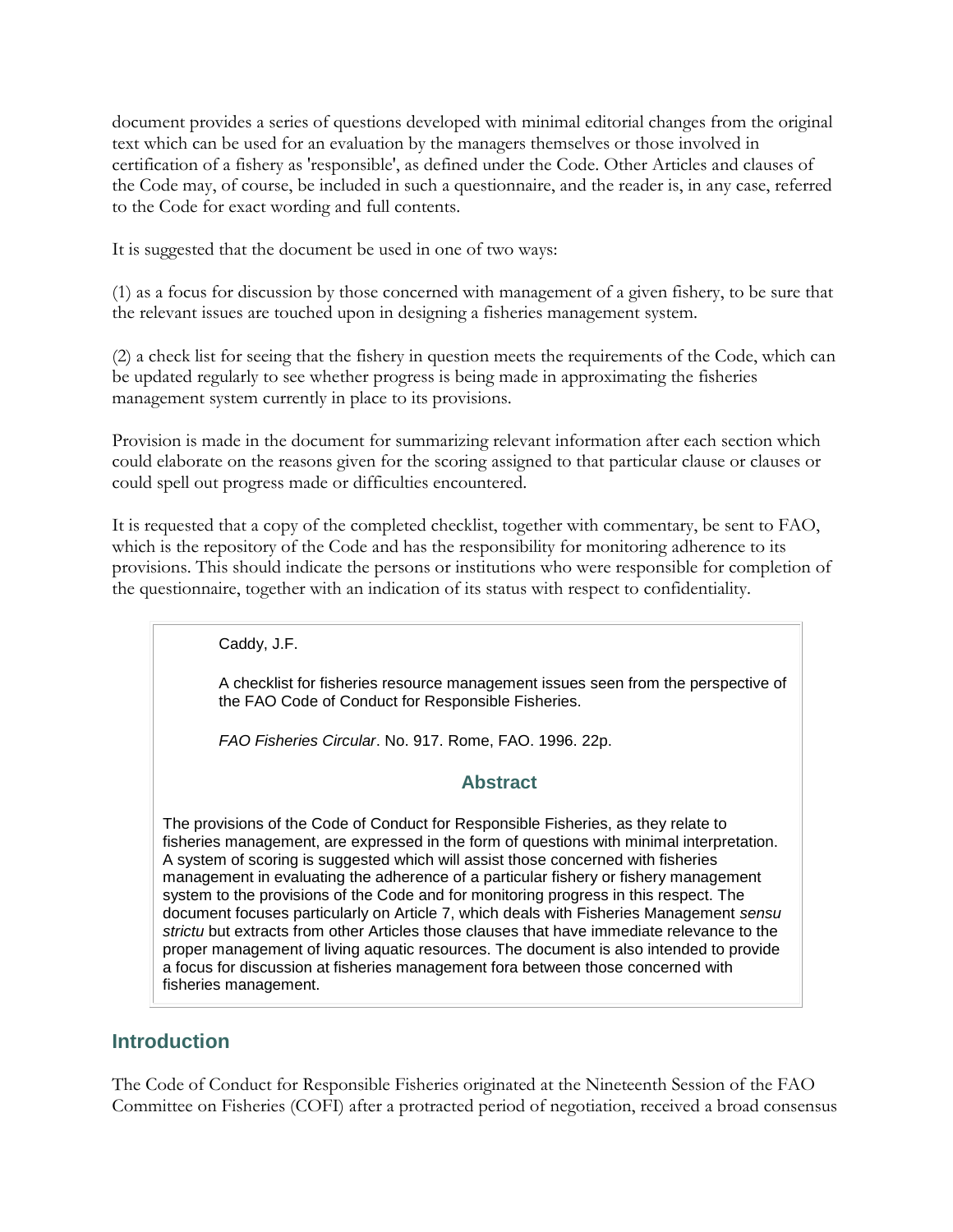from the member States of FAO and was finally adopted by the Twenty-eighth Session of COFI. The Code is voluntary, even though certain parts of it are based on relevant rules of international law, including those reflected in the 1982 United Nations Convention on the Law of the Sea. It also includes certain provisions that may be, or are already, binding, notably the Agreement to Promote Compliance with International Conservation and Management Measures by Fishing Vessels on the High Seas, 1993.

As noted in Article 1, Nature and Scope of the Code,

"*The Code provides principles and standards applicable to the conservation, management and development of fisheries. It also covers the capture, processing and trade of fish and fishery products, fishing operations, aquaculture, fisheries research and the integration of fisheries into coastal area management*".

The present document concentrates principally on issues related to fisheries management in the narrower sense of resource management, notably those clauses found in Article 7, Fisheries Management. Selected clauses from other Articles, i.e. Article 8, Fishing Operations, Article 10, Integration of Fisheries into Coastal Area Management, Article 11, Post-Harvest Practices and Trade, and Article 12, Fisheries Research, are also included here, where they seem of particular concern to the question of resource management, *sensu strictu*, but should also be considered separately where this seems appropriate.

The genesis of the present document comes from the general observation that the Code consists of a series of statements of principles that need to be placed in an 'operational' context in order to see what is their practical significance to fisheries managers, stakeholders in the fishery, the fishing industry in general and, progressively in recent years, the concerned public at large. As a way of rendering the implications of the Code more explicit, and at the same time testing to see how close the various fisheries management systems are to meeting its provisions, it seemed a useful idea to reformulate the provisions of the Code, where this is possible, in the form of a series of specific questions. These could, in theory at least, be asked of any particular fishery in an attempt to see how it measures up to the idealized fishery regime envisaged by the countries that agreed to the provisions in the Code.

This process has been revealing in that it has made clear how condensed is the text of the Code, in which individual clauses contain a number of ideas that, when formulated in the interrogative form, often reveal themselves as a series of questions that need to be answered in sequence. Some duplication of questions inevitably resulted from this literal translation of individual clauses, but these have been left as indicating the emphasis given to these particular points in the Code. Translating the Code into questions is to some extent subjective, and it must be stressed that the questionnaire below does not have the authority of the Code, although I believe it provides one useful way of seeing what are its implications in practical terms.

A further aspect that was inevitably emphasized by the intergovernmental process that gave rise to the Code is the high proportion of clauses that refer to State responsibility. This is, of course, a reflection of the subsidiarity of the Code to more formal instruments such as the 1982 Law of the Sea, and it is inevitable for those fisheries (identified as such in the questionnaire by an asterisk) where State responsibility cannot be easily delegated, notably those operating totally or in part on high seas, shared stocks and straddling and highly migratory fisheries, where the Code has been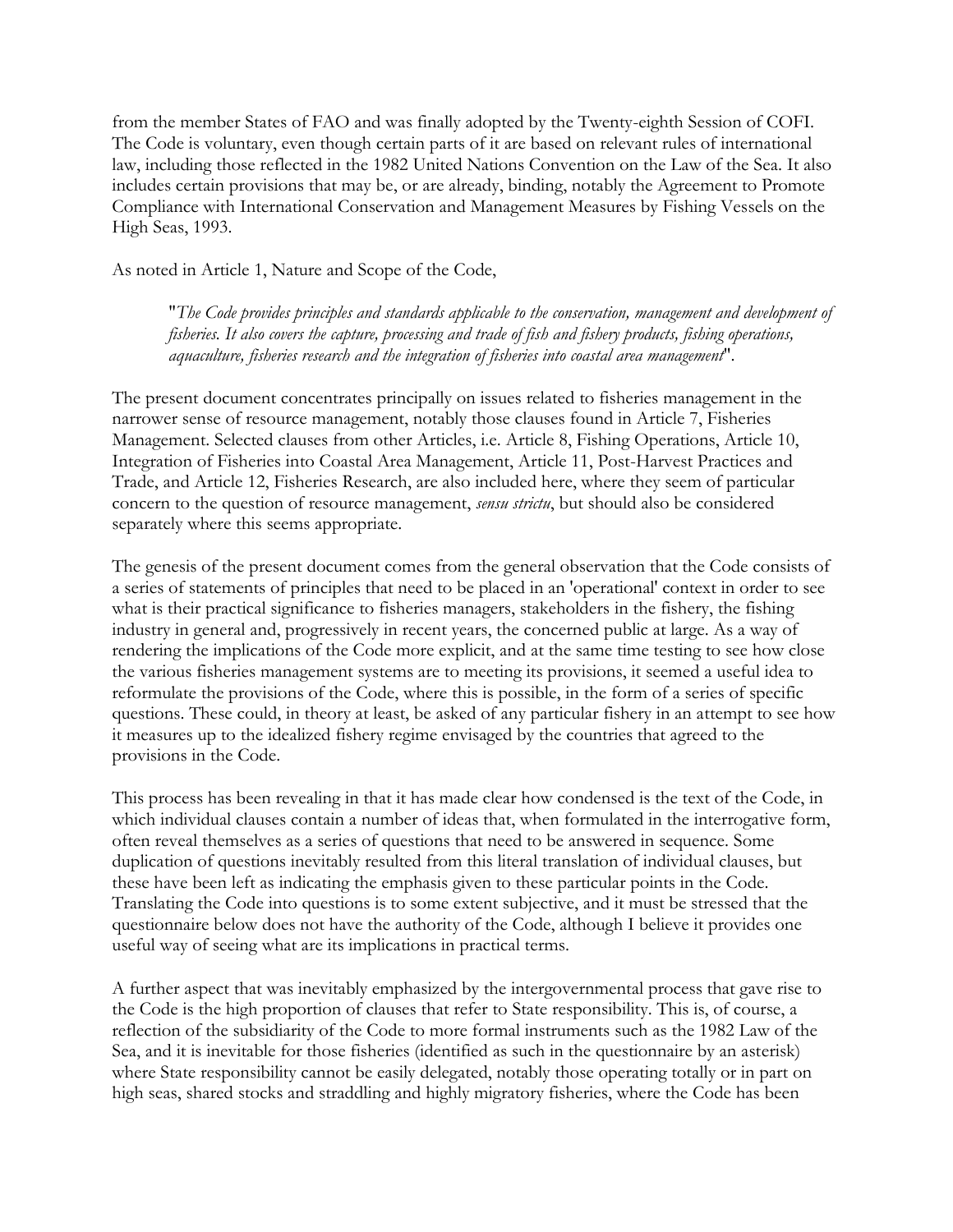harmonized with the relevant clauses of the August 1995 Agreement for the Implementation of the Provisions of the United Nations Convention on the Law of the Sea of 10 December 1982, relating to the Conservation and Management of Straddling Fish Stocks and Highly Migratory Fish Stocks. (This questionnaire does not attempt to cover the full scope of this latter Agreement, however, and *it will be necessary to delete or modify the asterisked clauses for fisheries wholly under national jurisdiction*.)

It is also clear that, for the Code to be effectively applied, it must be addressed through governments to those engaged in world fisheries at the grass-roots level, i.e. the fishing communities, fishing industry, fishers and all those considered to be covered by the term "interested parties" in the Code or, in more common parlance, the "stakeholders in the fishery". In formulating the individual clauses of the Code as questions, therefore, the questions are addressed to a more general audience, when this seemed appropriate, rather than to the "State", so that they can be hopefully answered by different levels of representation of those involved in the fisheries world.

Although the reader is urged not to confuse the questionnaire with the Code but to refer to the text of the Code to see what exactly was agreed to, an example can be provided here of the reformulation of a clause in the form of one or more questions, namely Clause 7.1.2, which reads:

"*Within areas under national jurisdiction, States should seek to identify relevant domestic parties having a legitimate interest in the use and management of fishery resources and establish arrangements for consulting them to gain their collaboration in achieving responsible fisheries*".

This has been decomposed into two separate questions, for each of which a limited multiple choice of responses has been provided:

**7.1.2** (a) Have attempts been made to identify domestic parties having a legitimate interest in the use and management of fisheries resources?

(b) Have arrangements been made to consult these parties and gain their collaboration?

Questions have been scored in such a way that a fishery that meets these criteria in the respondent's opinion gains a 'perfect score', with the possibility recognized that, in most cases, a response intermediate between wholly positive and wholly negative will be likely.

The deficiencies of such a procedure are well recognized, since there are many pitfalls in attempting to interpret the 'correct' response to, and appropriate overall weighting for, a given question, depending on the definitions followed as well as the point of view. Some simple examples of the problem of definitions are, for example, the common phrases "conservation and management measure", "confiden-tiality requirements", "complete and reliable statistics", etc. The parties that agreed to the Code did not enter into questions of definition of its component terms for the obvious reason that, if they had done so, an overall agreement would have been postponed indefinitely! Commonly used meanings of the terms used are implied, but clearly different definitions of a given term exist and will influence how a particular question is answered.

The particular approach taken to translating the answers to such questions into quantitative terms is certainly debatable, and other weightings for the scores are certainly possible. It is justifiable, I believe, if only because a scoring of the questionnaire by those involved or interested in the fisheries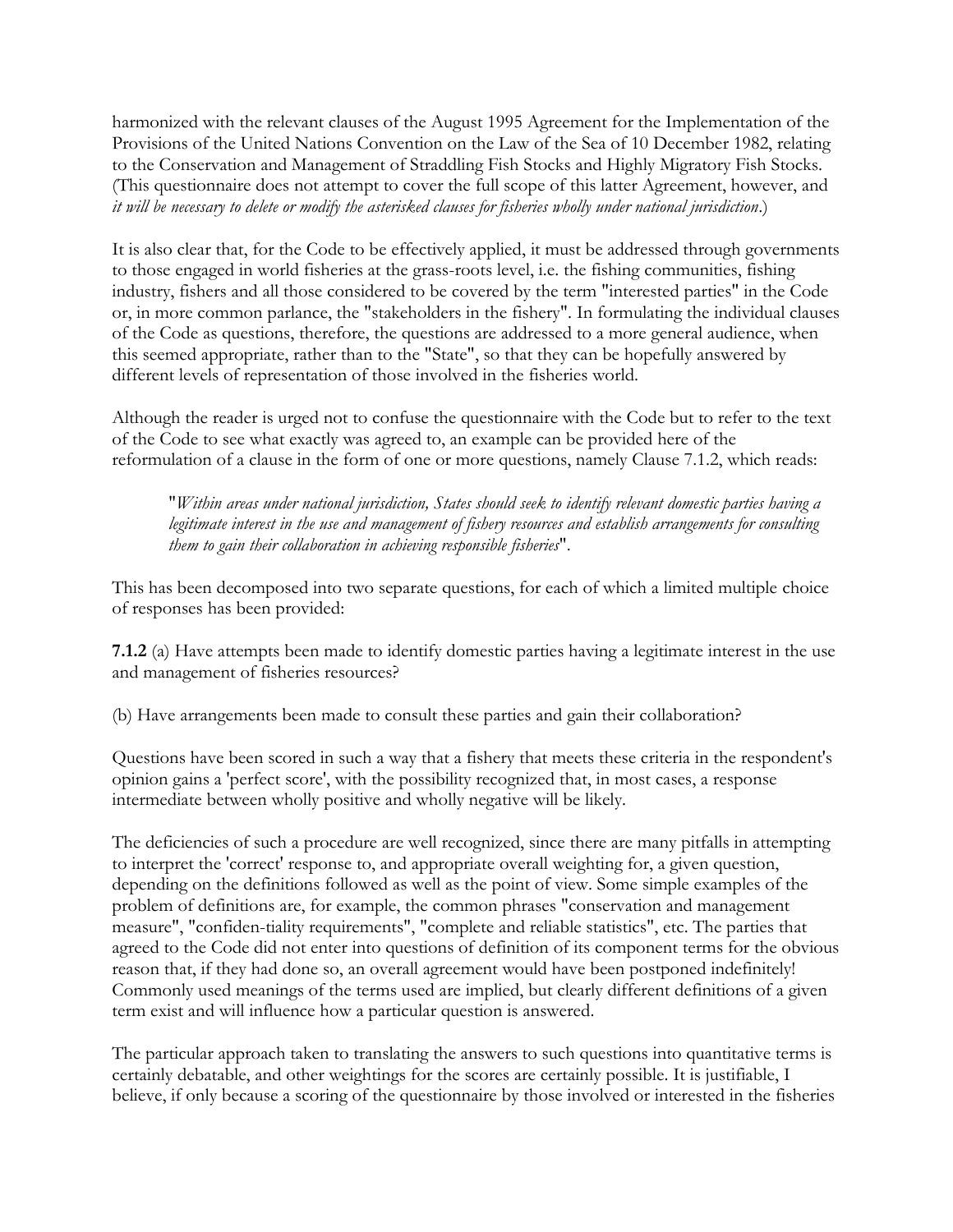conservation and management process should lead to a clarification of the current situation of a given fishery. It would be particularly useful if it led to a short commentary by the respondent after each question, reflecting a general consensus on the answer to be provided and discussing its applicability in the particular circumstance of the fishery in question.

Not all Articles in the Code are well adapted to be expressed in the form of questions, and these have been omitted (e.g. 7.15, 7.4.1, 7.8) and, for the same reason, no specific questions are formulated based on Article 6 of the Code, the General Principles. This is not because these articles are not important; to the contrary, they represent in key form the 'core' of the Code and are elaborated later in more detail in the Articles that follow.

Similarly, in order to preserve objectivity, Article 5, referring to 'Special Requirements of Developing Countries' is not specifically taken as influencing the scoring in the questionnaire - it would seem better to score all fisheries in the same way - but takes "the capacity of developing countries to implement the recommendations of this Code" , referred to in Article 5, into account as and when it is decided what scoring is to be regarded as satisfying the criteria for responsible fishing, an issue which, needless to say, has not been addressed here.

The questionnaire begins with Article 7, Fisheries Management, and the assumption that a particular fishery resource, with geographical boundaries, is to be managed, and it attempts to establish whether or not issues raised in the Code of Conduct have been dealt with, totally or in part. A possible scoring for the questions is proposed which can be summed separately for each major Article. These scorings should be interpreted with caution, however, not only because of the subjective nature of the responses but also because no attempt is made to ensure that the scores reflect the relative importance of the questions or of the clauses of the Code that refer to it, nor is it inevitably the case, given the multiplicity of management systems in operation and the differing importance of the individual questions, that a lower score automatically means that one fishery is "less responsible" that another. The scoring may, however, have some value as an incentive for action and can serve as a way of comparing the performance of a given fishery management system for two or more fisheries.

# **Article 7 - Fisheries Management**

# **7.1 General**

**7.1.1** (a) Are conservation and management measures based on the best scientific evidence available? *Yes...*[1] *Some...*[½] *No...*[0]

(b) Are conservation and management measures designed to ensure the long-term sustainability of fishery resources at levels which promote the objective of optimum utilization and maintain their availability for present and future generations? *Yes...*[1] *Some...*[½] *No...*[0]

(c) Are management measures currently in effect in the fishery designed for the long-term conservation and sustainable use of fishery resources, as opposed to reasons of short-term expediency? **Yes...**[1] **Some...**[½] **No...**[0]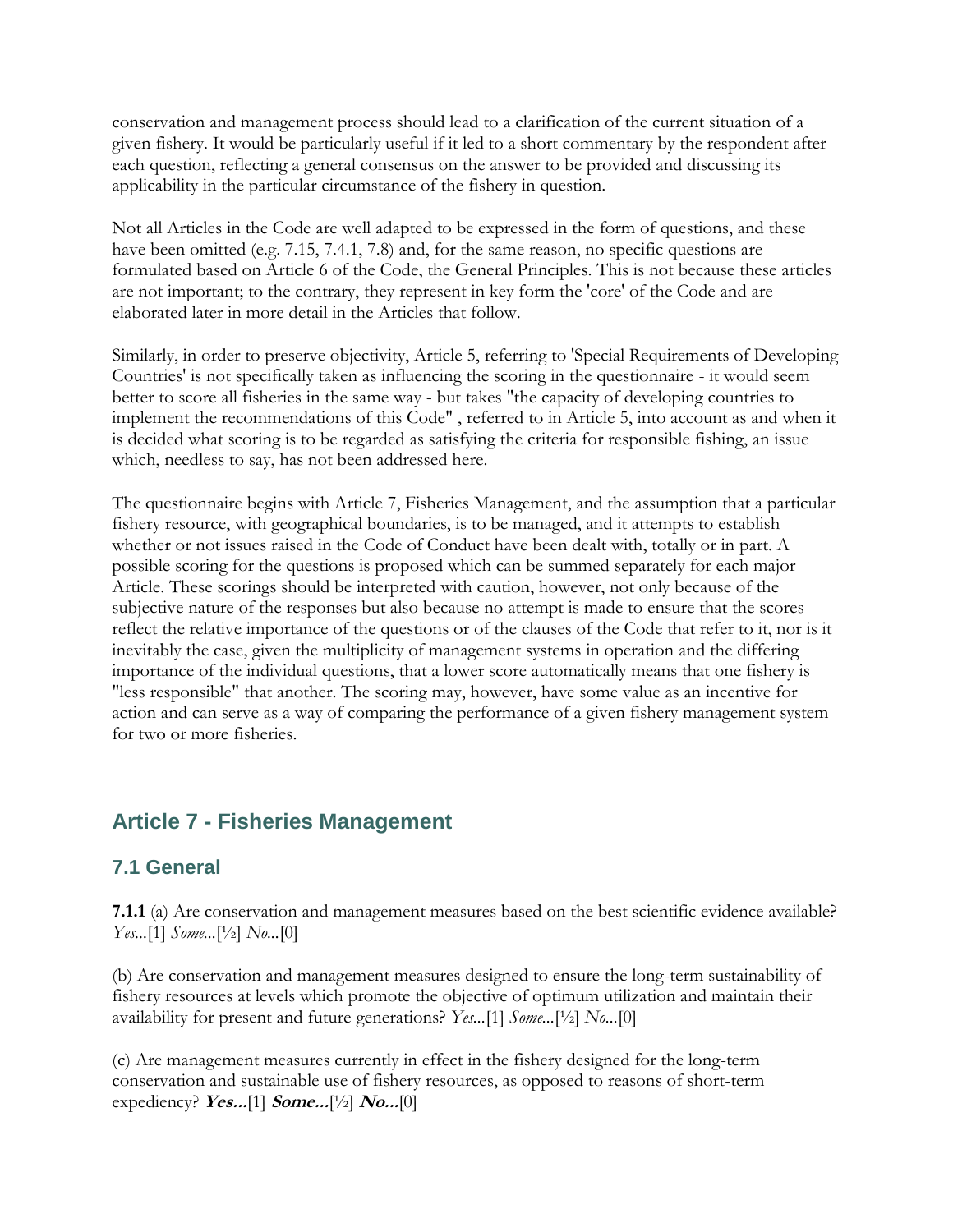**7.1.2** (a) Have attempts been made to identify domestic parties having a (legitimate) interest in the use and management of fisheries resources? **Yes...**[1] **No...**[0]

(b) Have arrangements been made to consult these parties and gain their collaboration? **Yes...**[1] **No...**[0]

\***7.1.3** (a) Where transboundary, straddling or highly migratory fish stocks and high seas fish stocks are exploited by two or more States, do the States concerned cooperate to ensure effective conservation and management of the resources? **Yes...**[1] **No...**[0]

(b) Is there a formal fishery commission or arrangement to which all parties fishing belong? **Yes...**[1] **No...**[0]

\***7.1.4** Do States which have a real interest in the fisheries or the resource outside their national jurisdiction cooperate in the work of the relevant regional fisheries management organization or arrangement by becoming a member of such organization and arrangement and by actively participating in its work? **Yes...**[1] **No...**[0]

(a) Do all parties attend meetings and collect data in the specified format? **Yes...**[1] **No...**[0]

(b) Is the population analysis updated regularly and in cooperation by a scientific group? **Yes...**[1] **No...**[0]

(d) Are scientific recommendations of groups reflected in the regulations? **Yes...**[1] **No...**[0]

(e) Are the regulations respected by the parties concerned? **Yes...**[1] **No...**[0]

\***7.1.6** (a) Should representatives from relevant organizations, both governmental and nongovernmental, concerned with fisheries be afforded the opportunity to take part in meetings of subregional and regional fisheries management organizations and arrangements as observers or otherwise, in accordance with the procedures of the organization or arrangement concerned? **Yes...**[1] **No...**[0]

(b) Subject to the procedural rules on access, are such representatives given timely access to the records and reports of such meetings? **Yes...**[1] **No...**[0]

**7.1.7** (a) Have mechanisms been established for fisheries monitoring, surveillance, control and enforcement to ensure compliance with their conservation and management measures for the fishery in question? **Yes...**[1] **No...**[0]

(b) Have these measures proved effective? **Yes...**[1] **In part...**[½] **No...**[0]

**7.1.8** (a) Have mechanisms been established to (identify, quantify) prevent or eliminate excess fishing capacity? **Yes...**[1] **No...**[0]

(b) Have these measures proved effective? **Yes...**[1] **In part...**[½] **No...**[0]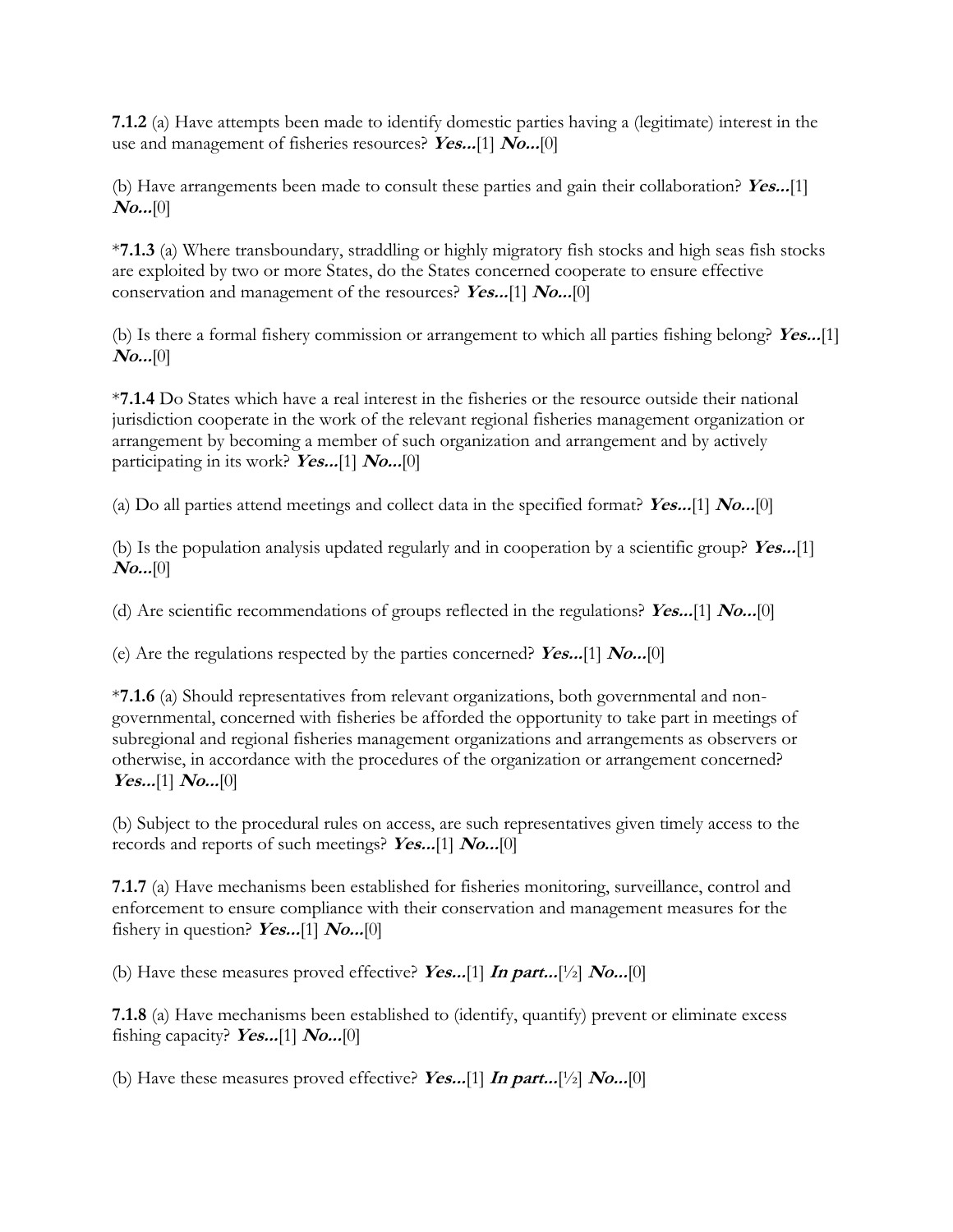**7.1.9** Are the arrangements followed for assessment, management of the fishery and the decisionmaking process in general transparent?

- Assessment **Yes...**[1] **No...**[0]

- Management **Yes...**[1] **No...**[0]

- Decision-making **Yes...**[1] **No...**[0]

**7.1.10** Are the conservation and management measures adopted for management of the fishery and the related decision-making process given due publicity in order to ensure that laws, regulations and other legal rules governing their implementation are effectively disseminated? **Yes...**[1] **In part...**[½] **No...**[0]

#### **Comments**:

## **7.2 Management objectives**

**7.2.1** (a) Are fisheries measures based on the best scientific evidence? **Yes...**[1] **No..***.*[0]

(b) Are they qualified by relevant environmental and economic factors? **Yes...**[1] **No..***.*[0]

(c) Have formal reference point(s) based on stock size been established? **Yes...**[1] **No..***.*[0]

**7.2.2** Have management measures taken into account the need to avoid excess capacity and promote conditions under which the interests of fishermen, especially the small-scale, artisanal and subsistence fishery sectors, are protected, the biochemistry conserved, depleted stocks restored and adverse environmental impacts assessed and corrected?

- Is the level of excess capacity defined? **Yes...**[1] **No...**[0]

- Is excess capacity avoided? **Yes...**[1] **In part...**[½] **No...**[0]

- Do the economic conditions under which the fishery operates promote responsible fisheries? **Yes...**[1] **No...**[0]

- Are interests of small-scale, etc., fishermen accounted for? **Yes...**[1] **In part...**[½] **No...**[0]

- Has the biodiversity of aquatic ecosystems been conserved (as a result of operation of the fishery in question)? **Yes...**[1] **No...**[0]

> - Have depleted stocks been allowed to recover or, where appropriate, restored? *Yes...*[1] *In part...*[1/2]  $\text{No...}$ [0]

- Have adverse environmental impacts on the stocks from human activities been assessed and, where appropriate, rectified? **Yes...**[1] **In part...**[½] **No...**[0]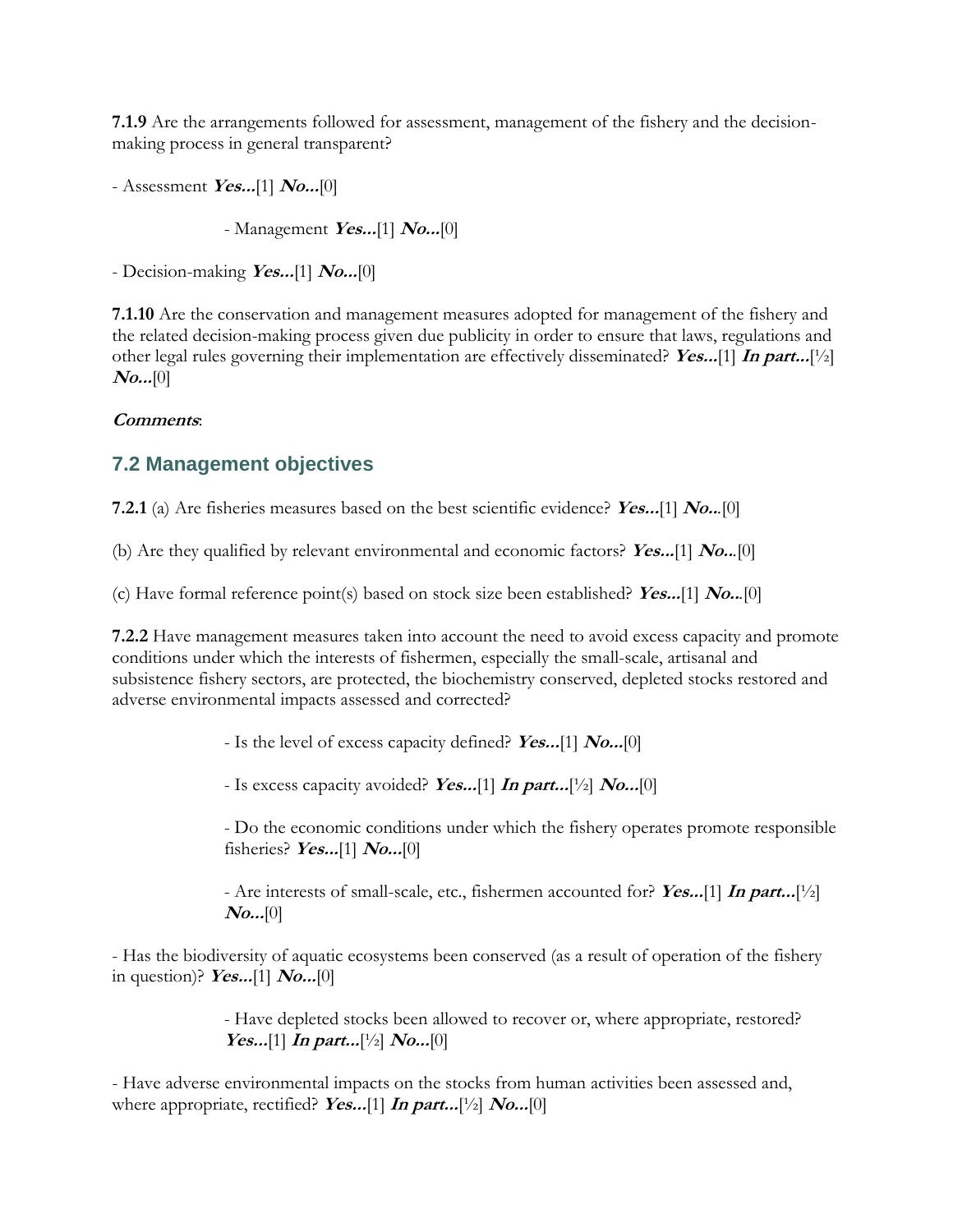- Have pollution and waste been minimized? **Yes...**[1] **In part...**[½] **No...**[0]

- Has catch by lost and abandoned gear of commercial species and other organisms been minimized? **Yes...**[1] **In part...**[½] **No...**[0]

> - Have selective and environmentally-safe and cost-effective fishing methods been developed? **Yes...**[1] **No...**[0]

**7.2.3** Have the impacts of environmental factors on target species and those species associated with, dependent on, or belonging dependent on the target stocks, been assessed? **Yes...**[1] **In part...**[½] **No...**[0]

#### **Comments**:

# **7.3 Management framework and procedures**

**7.3.1** (a) Have the management measures developed taken into account the whole stock unit over its entire area of stock distribution? **Yes...**[1] **No...**[0]

(b) Have previously-agreed management measures established and applied in the same region been considered? **Yes...**[1] **No...**[0]

(c) Have all removals and the biological unity and other biological characteristics of the stock been considered? **Yes...**[1] **No...**[0]

(d) Has the best scientific evidence available been used to determine, *inter alia*, the area of distribution of the resource? **Yes...**[1] **No...**[0]

(e) Have all removals and the biological unity and other biological characteristics of the stock been considered? **Yes...**[1] **No...**[0]

(f) Has the area through which the species migrates during its life cycle been considered? **Yes...**[1] **No...**[0]

\***7.3.2** In the case of a transboundary, straddling and highly migratory fish stock or high seas fish stock throughout its range, are the conservation and management measures established for such stock within the jurisdiction of the relevant States, or the appropriate subregional, regional fisheries management organizations and arrangements, compatible? **Yes...**[1] **In part...**[½] **No...**[0]

**7.3.3** Have long-term management objectives been translated into a plan or other management document (subscribed to by all interested parties)?

- Is there a plan? **Yes...**[1] **No...**[0]

- Is it subscribed to? **Yes...**[1] **No...**[0]

\***7.3.4** Have attempts been made to foster cooperation in all matters related to: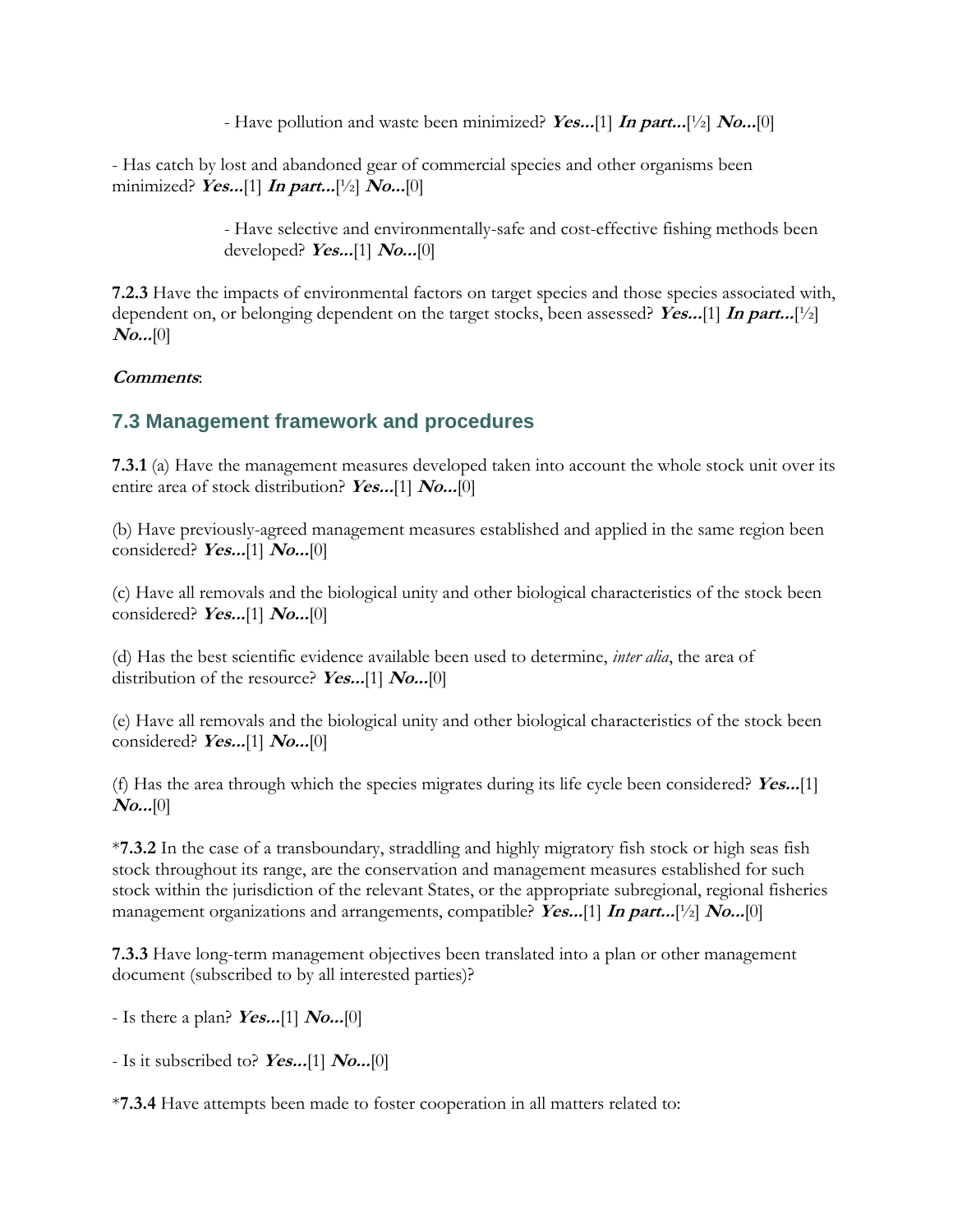- information gathering and exchange? **Yes...**[1] **No...**[0]

- fisheries research? **Yes...**[1] **No...**[0]
- fisheries management? **Yes...**[1] **No...**[0]
- fisheries development? **Yes...**[1] **No...**[0)

### **Comments**:

# **7.4 Data gathering and management advice**

### **7.4.2 Has relevant research been carried out on:**

- the resource? **Yes...**[1] **No...**[0]

- climatic and environmental factors? **Yes...**[1] **No...**[0]

- the socio-economic context? **Yes...**[1] **No...**[0]

**7.4.3** Has research been carried out on:

- cost-benefits of fishing? **Yes...**[1] **No...**[0]

- alternative management strategies? **Yes...**[1] **No...**[0]

**7.4.4** Are timely and reliable statistics available on catch and fishing effort maintained in accordance with applicable international standards and practices and in sufficient detail to allow sound statistical analysis? **Yes...**[1] **No...**[0]

**7.4.5** Has sufficient knowledge of social, economic and institutional factors relevant to the fishery in question been developed through data gathering, analysis and research? **Yes...**[1] **In part...**[½] **No...**[0]

**7.4.6** Are fishery-related and other supporting scientific data relating to fish stocks covered by subregional or regional fisheries management organizations or arrangements compiled in an internationally agreed format and provided in a timely manner to the organization or arrangement?

- in an internationally agreed format? **Yes...**[1] **No...**[0]

- in a timely manner? **Yes...**[1] **No...**[0]

**7.4.7** With respect to the data collected for management purposes, are applicable confidentiality requirements complied with? **Yes...**[1] **No...**[0]

### **Comments**: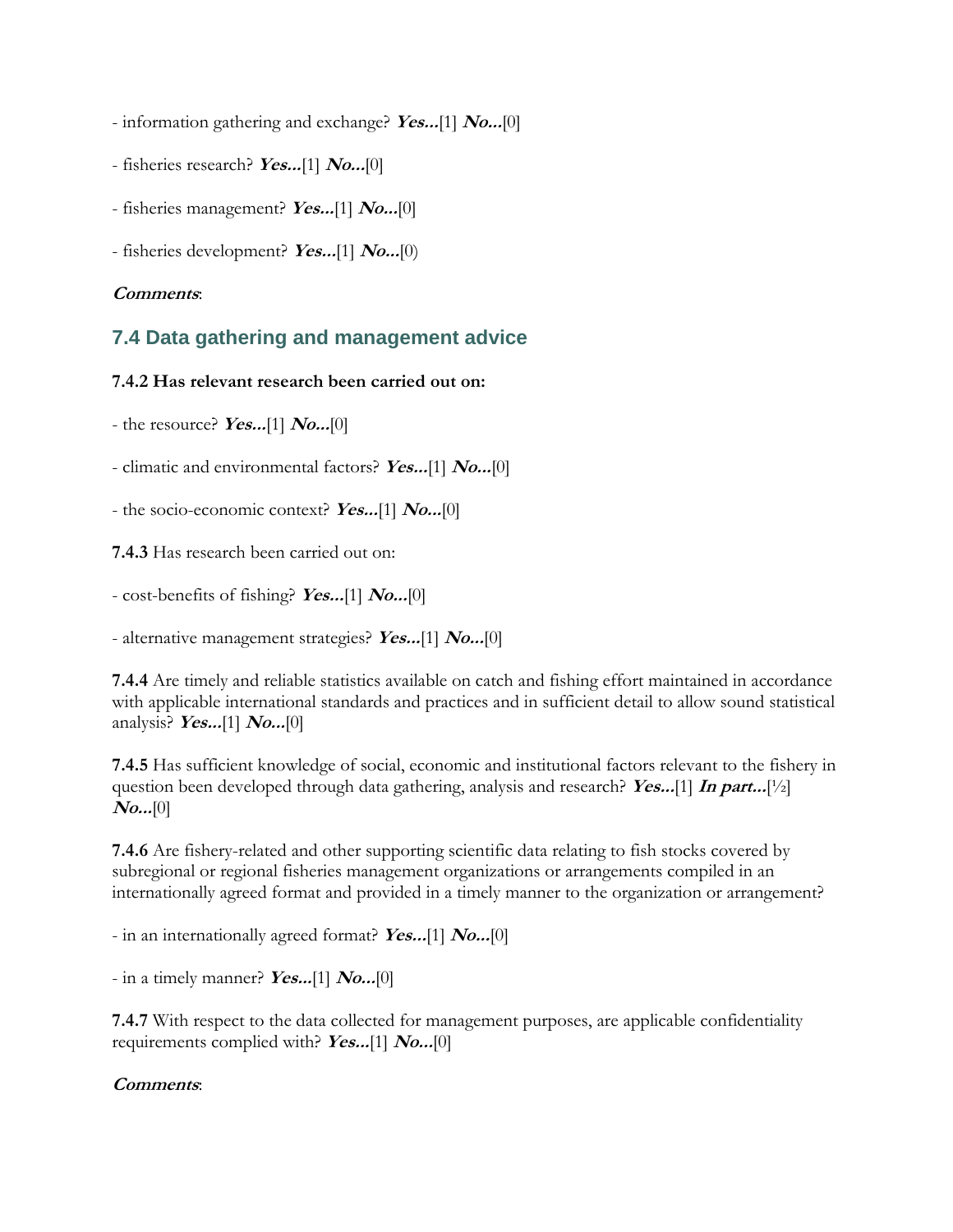# **7.5 Precautionary approach**

**7.5.1** (a) Has the precautionary approach been applied widely to conservation, management and exploitation of living aquatic resources in order to protect them and preserve the aquatic environment? *Yes...*[1] *In part...*[1/2] *No...*[0]

(b) Has the absence of adequate scientific information been used as a reason for postponing or failing to take conservation and management measures? **No...**[1] **Occasionally...** [½] **Often...**[0]

**7.5.2** Has there been an attempt to determine for the stock both safe targets for management +**3** (Target Reference Points) and limits for exploitation (Limit Reference Points), and, at the same time, the action to be taken if they are exceeded?

- Have target reference point(s) been established? **Yes...**[1] **No...**[0]

- Have limit reference points been established? **Yes...**[1] **No...**[0]

- Have data and assessment procedures been installed measuring the position of the fishery in relation to the reference points established? **Yes...**[1] **No...**[0]

- Have management actions been agreed to in the eventuality that data sources and analyses indicate that these reference points have been exceeded? **Yes...**[1] **No...**[0]

**7.5.4** (a) For new and exploratory fisheries, are procedures in place for promptly applying precautionary management measures, including catch or effort limits? **Yes...**[1] **No...**[0]

(b) Have provisions been made for the gradual development of new or exploratory fisheries while information is being collected on the impact of these fisheries, allowing an assessment of the impact of such fisheries on the long-term sustainability of the stocks? **Yes...**[1] **No...**[0]

- Have precautionary management provisions been established early on? **Yes...**[1] **No...**[0]

- Has information collection been initiated early to allow impact assessment? **Yes...**[1] **No...**[0]

**7.5.5** (a) Have contingency plans been agreed to in advance on the appropriate temporary management response to serious threats to the resource as a result of overfishing or adverse environmental changes or other phenomena adversely affecting the resource? **Yes...**[1] **No...**[0]

(b) Have these emergency (temporary) responses been agreed to due to:

- natural phenomena adversely impacting the stock? **Yes...**[1] **No...**[0]

- fishing adversely impacting the stock? **Yes...**[1] **No...**[0]

### **Comments**: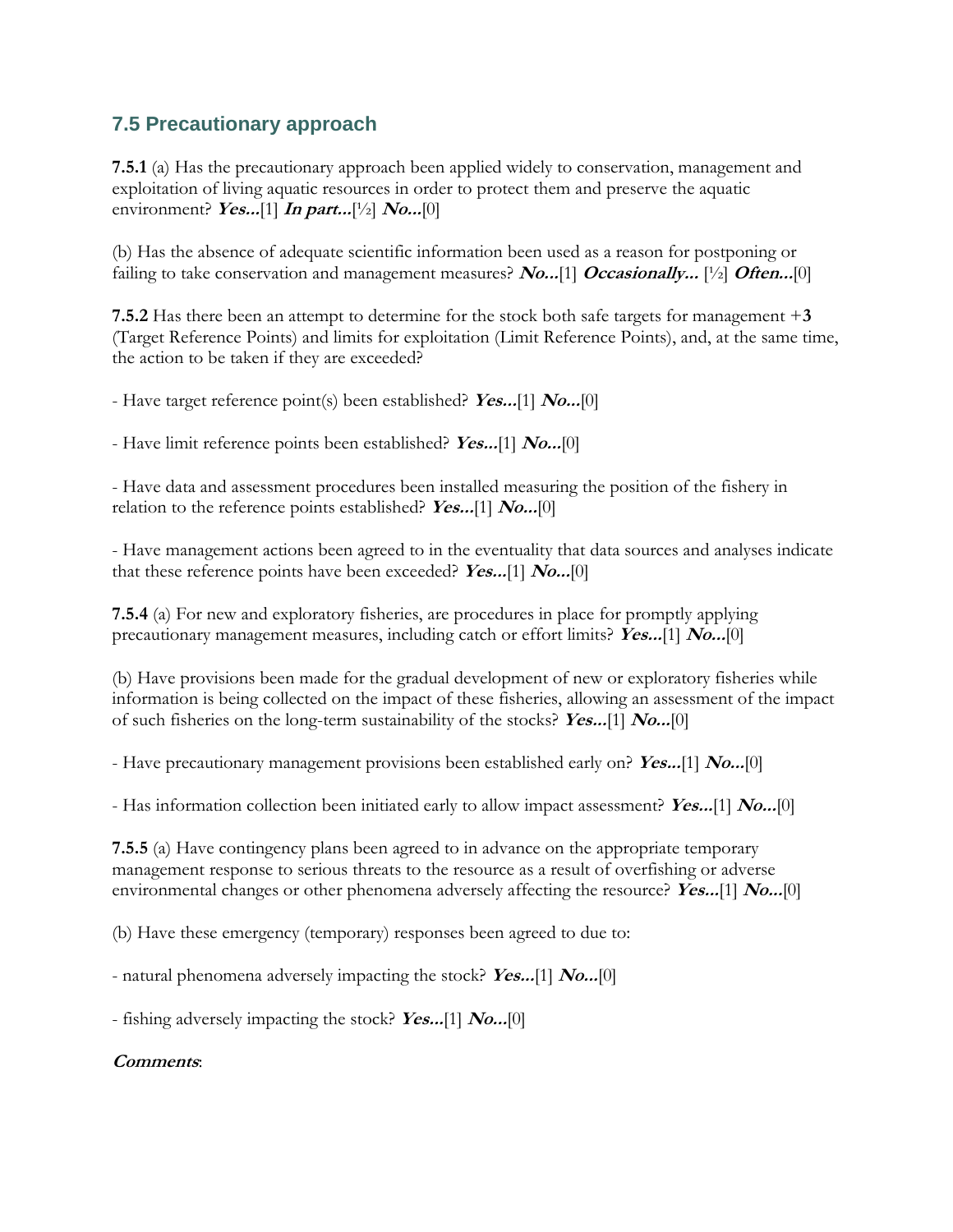**7.6.1** Is the level of fishing permitted commensurate with the current state of the fishery resources? **Yes...**[1] **No...**[0]

**7.6.2** Are fishing vessels allowed to operate on the resource in question without specific authorization? **Yes***...*[1] **No***...*[0]

**7.6.3** (a) Have attempts been made to measure fleet capacity operating in the fishery? **Yes***...*[1] **No***...*[0]

(b) Have mechanisms been established where excess capacity exists to reduce capacity to levels commensurate with sustainable use of the resource? **Yes...**[1] **No...**[0]

**7.6.5** Has the fishery been regulated in such a manner that conflict among fishers using different vessels, gear and fishing methods are minimized? **Yes...**[1] **No...**[0]

**7.6.6** In the course of deciding on use, conservation and management of the resource, were relevant national laws and regulations relating to the traditional practices needs and interests of indigenous people and local fishing communities highly dependent on these resources for their livelihood taken into account? **Yes...**[1] **In part...**[½] **No...**[0]

**7.6.7** Have the cost-effectiveness and social impact been considered in the evaluation of alternative conservation and management measures? **Yes...**[1] **No...**[0]

**7.6.8** Are procedures in place to keep the efficacy of current conservation and management measures and their possible interactions under continuous review to revise or abolish them in the light of new information?

- Have review procedures been established? **Yes...**[1] **No...**[0]

- Does a flexible mechanism for revision of management measures exist? **Yes...**[1] **No...**[0]

**7.6.9** (a) Are appropriate measures being applied to minimize:

- waste and discards? **Yes...**[1] **No...**[0]

- catch of non-target species (both fish and non-fish species)? **Yes...**[1] **No...**[0]

- impacts on associated, dependent or endangered species? **Yes...**[1] **No...**[0]

(b) Are technical measures being taken in relation to:

- fish size? **Yes...**[1] **No...**[0]

- mesh size or gear? **Yes...**[1] **No...**[0]
- discards? **Yes...**[1] **No...**[0]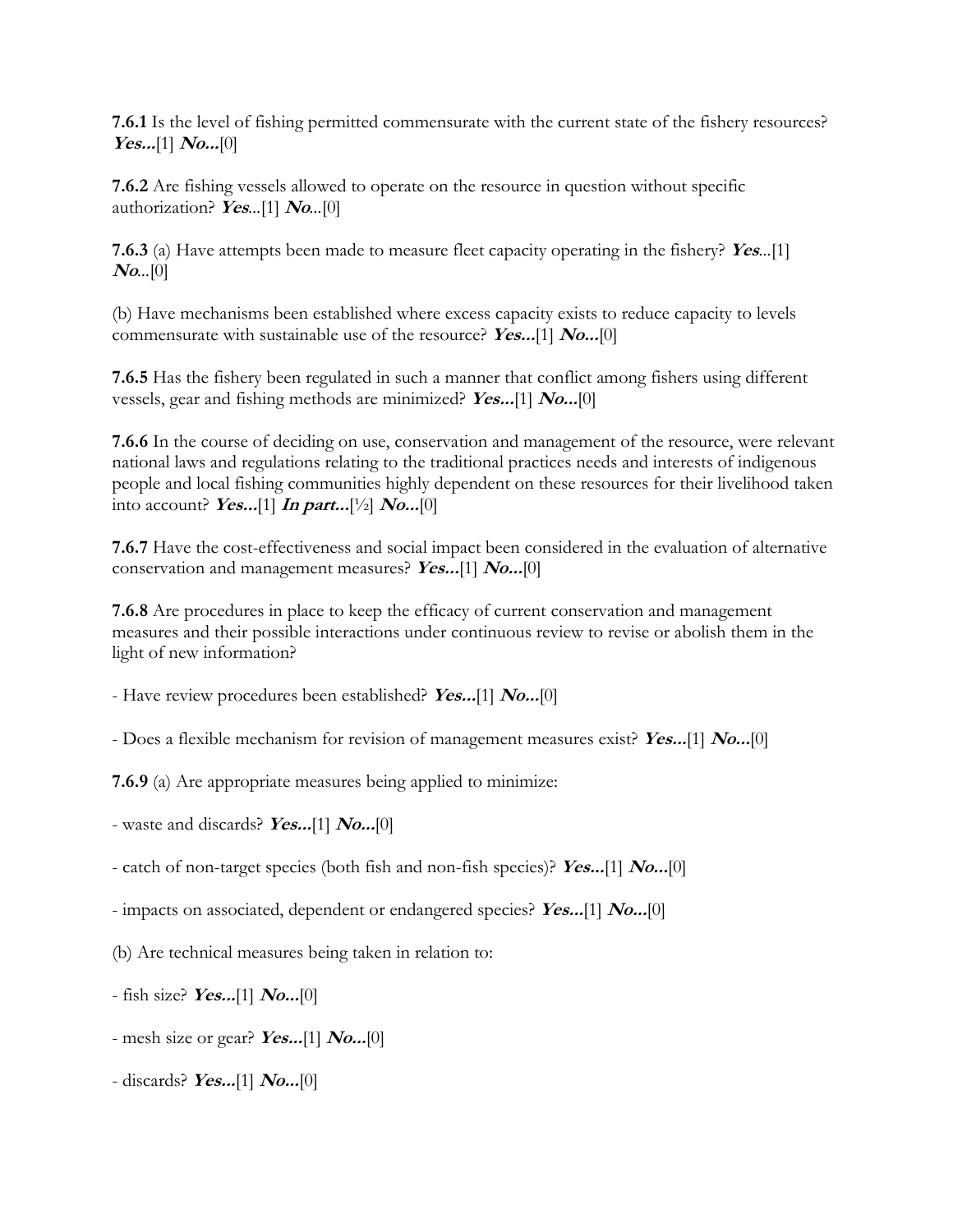- closed seasons? **Yes...**[1] **No...**[0]

- closed areas? **Yes...**[1] **No...**[0]

- areas reserved for particular (e.g. artisanal) fisheries? **Yes...**[1] **No...**[0]

- protection of juveniles or spawners? **Yes...**[1] **No...**[0]

(c) Are suitable arrangements in place to promote, to the extent practicable, the development and use of selective, environmentally safe and cost-effective gear and techniques? **Yes...**[1] **No...**[0]

**7.6.10** Have measures been introduced to identify and protect depleted resources and those resources threatened with depletion, and to facilitate the sustained recovery of such stocks? **Yes...**[1] **No...**[0]

#### **Comments**:

## **7.7 Implementation**

**7.7.1** Has an effective legal and administrative framework been established at the local and national level, as appropriate, for fishery resource conservation and management? **Yes...**[1] **No...**[0]

**7.7.2** (a) Are national laws in place that provide for sanctions? **Yes...**[1] **No...**[0]

(b) Are these adequate in severity to be effective? **Yes...**[1] **No...**[0]

(c) Do sanctions affect (refusal/withdrawal/suspension) authorization to fish in the event of noncompliance with conservation and management measures in force? **Yes...**[1] **No...**[0]

**7.7.3** Are there in place:

- monitoring control and surveillance schemes? **Yes...**[1] **No...**[0]

- observer programmes? **Yes...**[1] **No...**[0]

- inspection schemes? **Yes...**[1] **No...**[0]
- vessel monitoring schemes? **Yes...**[1] **No...**[0]

\***7.7.4** (a) Have States and subregional or regional fisheries management organizations and arrangements, as appropriate, agreed on the means by which the activities of such organizations and arrangements will be financed, bearing in mind, *inter alia*, the relative benefits derived from the fishery and the differing capacities of countries to provide financial and other contributions?

- Is the capacity of member countries to finance taken into account? **Yes...**[1] **No...**[0]

- Is there an agreement on financing? **Yes...**[1] **No...**[0]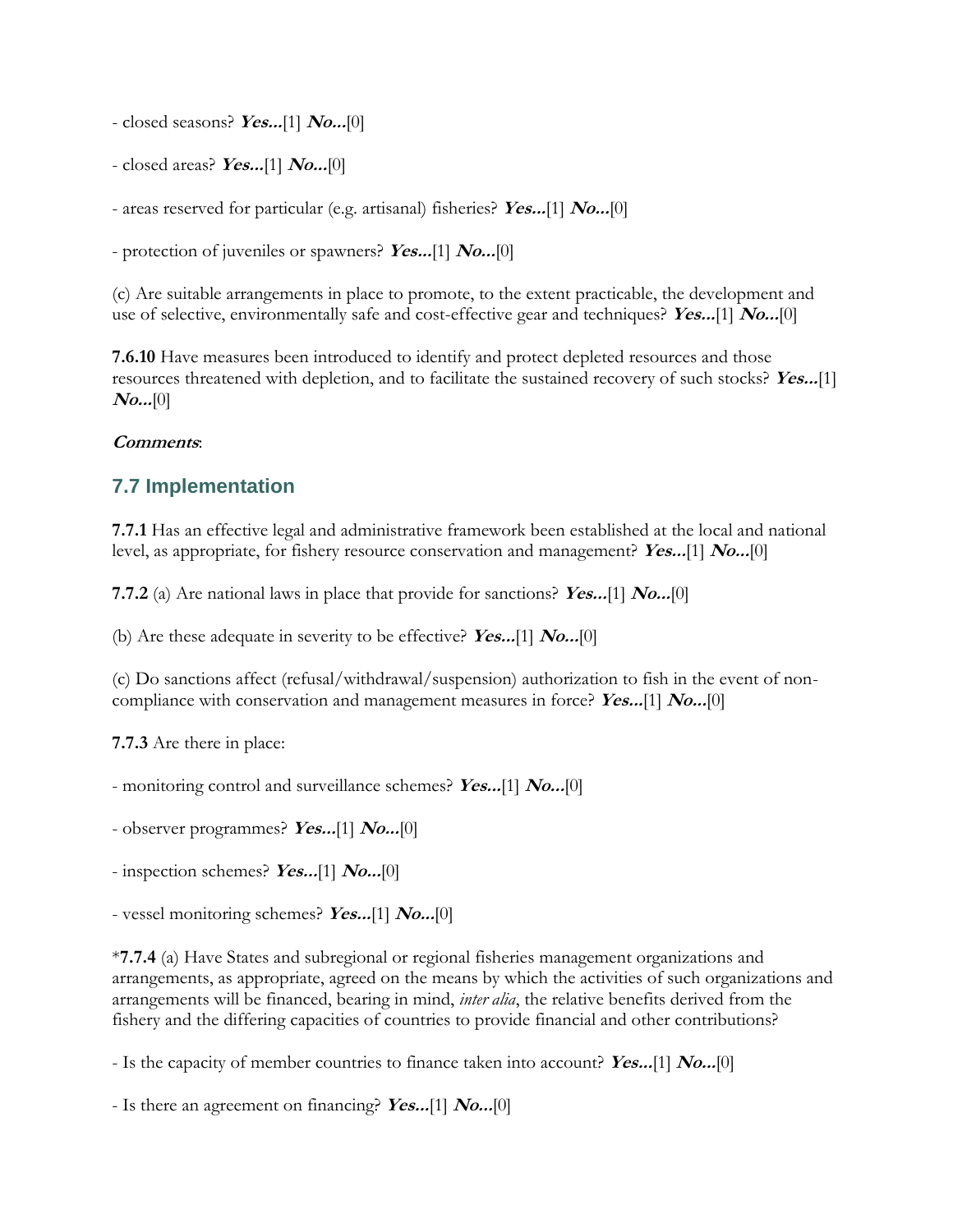- Is there an agreement on relative benefits? **Yes...**[1] **No...**[0]

(b) Is it possible for such organizations and arrangements to agree on an attempt to recover the costs of fisheries conservation, management and research measures (and their enforcement) that are in place? **Yes...**[1] **No...**[0] Does an Agreement on cost recovery exist? **Yes...**[1] **No...**[0]

**7.7.5** (a) Have States which are members of or participants in subregional or regional fisheries management organizations or arrangements taken steps to implement (into national legislation and practice) internationally agreed measures adopted in the framework of such organizations or arrangements which are consistent with international law? **Yes...**[1] **No...**[0]

(b) In particular, have national measures been adopted to deter the activities of vessels flying the flag of non-members or non-participants which engage in activities which undermine the effectiveness of conservation and management measures established by such organizations or arrangements? **Yes...**[1] **Some...**[½] **No...**[0]

### **Comments**:

**Score Article 7** (Maximum = 108)

(Maximum  $= 87$  for fisheries in national waters, i.e. omitting clauses marked with  $*)$ 

# **Article 8 - Fishing Operations**

## **8.1 Duties of all States**

**8.1.1** Are States involved in the fishery ensuring that only fishing operations allowed by them are conducted within waters under their jurisdiction and that these operations are carried out in a responsible manner? **Yes...**[1] **Some...**[½] **No...**[0]

\***8.1.2** Are States involved in the fishery maintaining a record, updated at regular intervals, on all authorizations to fish issued by them? **Yes...**[1] **Some...**[½] **No...**[0]

\***8.1.3** Are States involved in the fishery maintaining, in accordance with recognized international standards and practices, statistical data, updated at regular intervals, on all fishing operations allowed by them? **Yes...**[1] **Some...**[½] **No...**[0]

**8.1.4** Are States involved in the fishery, in accordance with international law, within the framework of subregional or regional fisheries management organizations or arrangements, cooperating to establish systems for monitoring, control, surveillance and enforcement of applicable measures with respect to fishing operations and related activities in waters outside their national jurisdiction? **Yes...**[1] **Some...**[½] **No...**[0]

**8.1.7** Are education and training programmes enhancing the education and skills of fishers and, where appropriate, their professional qualifications, taking into account agreed international standards and guidelines? **Yes...**[1] **No...**[0]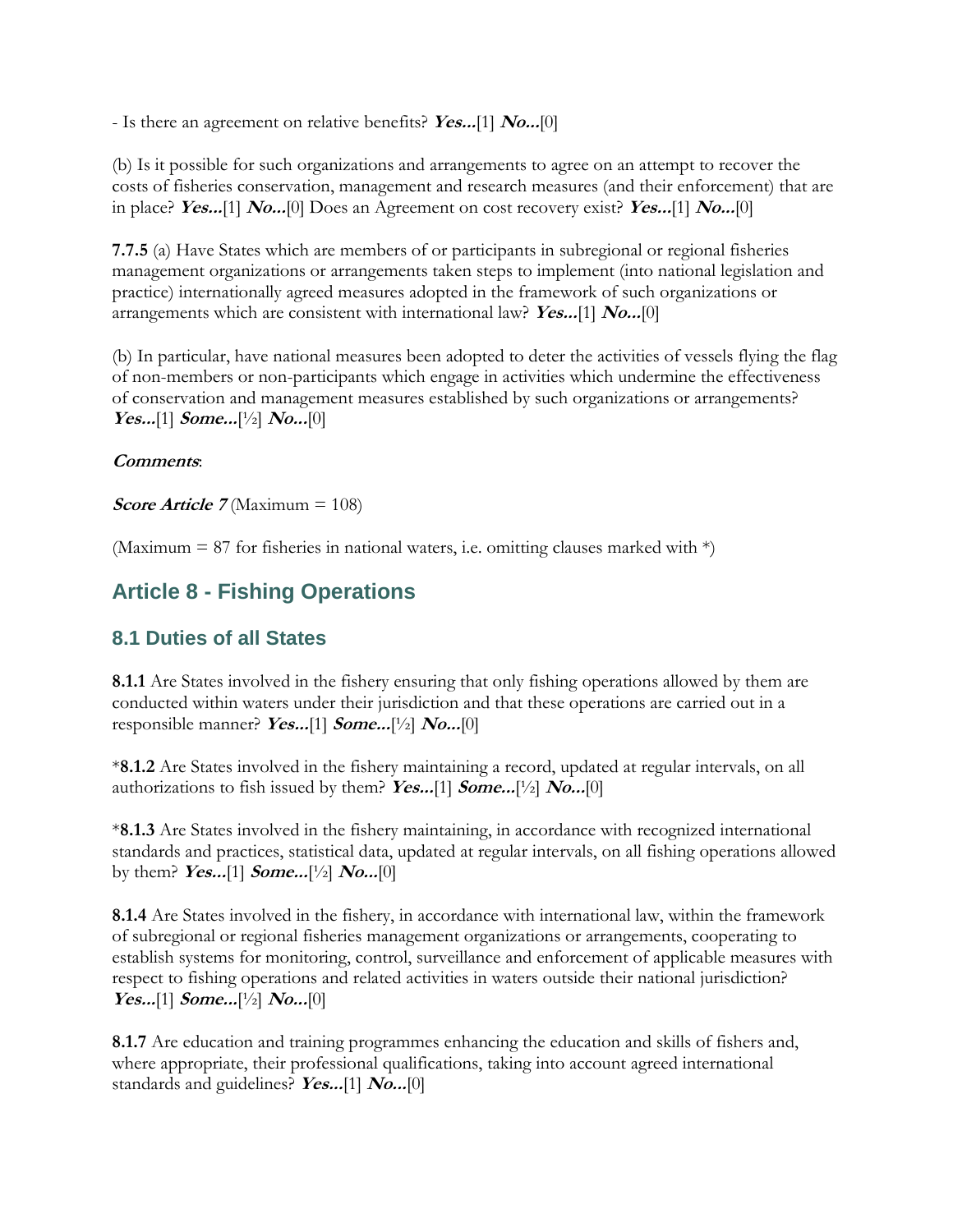**8.1.8** Are records of fishers being maintained which should, whenever possible, contain information on their service and qualifications, including certificates of competency, in accordance with their national laws? **Yes...**[1] **No...**[0]

**8.1.9** Do measures applicable in respect of masters and other officers charged with an offence relating to the operation of fishing vessels include provisions which may permit, *inter alia*, refusal, withdrawal or suspension of authorizations to serve as masters or officers of a fishing vessel? **Yes...**[1] **No...**[0]

**8.1.10** Is an attempt being made to ensure that, through education and training, all those engaged in fishing operations are given information on the most important provisions of this Code, as well as provisions of relevant international conventions and applicable environmental and other standards that are essential to ensure responsible fishing operations? **Yes...**[1] **No...**[0]

## **Comments**:

# **8.2 Flag State duties**

\***8.2.1** (a) Are flag States maintaining records of fishing vessels entitled to fly their flag and authorized to fish, which indicate details of the vessels, their ownership and authorization to fish? **Yes...**[1] **Some...**[½] **No...**[0]

(b) Have such vessels have been issued with, and carry on board, a Certificate of Registry and authorization to fish? **Yes...**[1] **No...**[0]

\***8.2.2** Are Flag States taking steps to ensure that no fishing vessels entitled to fly their flag fish on the high seas or in waters under the jurisdiction of other States unless such vessels have been issued with a Certificate of Registry and have been authorized to fish by the competent authorities? **Yes...**[1] **Some...**[½] **No...**[0]

\***8.2.3** Are national fishing vessels authorized to fish on the high seas or in waters under the jurisdiction of a State other than the Flag State marked in accordance with uniform and internationally recognizable vessel marking systems such as the FAO Standard Specifications and Guidelines for Marking and Identification of Fishing Vessels? **Yes...**[1] **No...**[0]

**8.2.4** Is there national legislation requiring fishing gear to be marked, taking into account uniform and internationally recognizable gear marking systems, in order that the owner of the gear can be identified? **Yes...**[1] **No...**[0]

\***8.2.6** Are States involved in a fishery on the high seas party to the Agreement to Promote Compliance with International Conservation and Management Measures by Vessels Fishing in the High Seas? **Yes...**[1] **Some...**[½] **No...**[0]

\***8.2.7** (a) Are Flag States taking enforcement measures in respect of fishing vessels entitled to fly their flag which have been found by them to have contravened applicable conservation and management measures, including, where appropriate, making the contravention of such measures an offence under national legislation? **Yes...**[1] **No...**[0]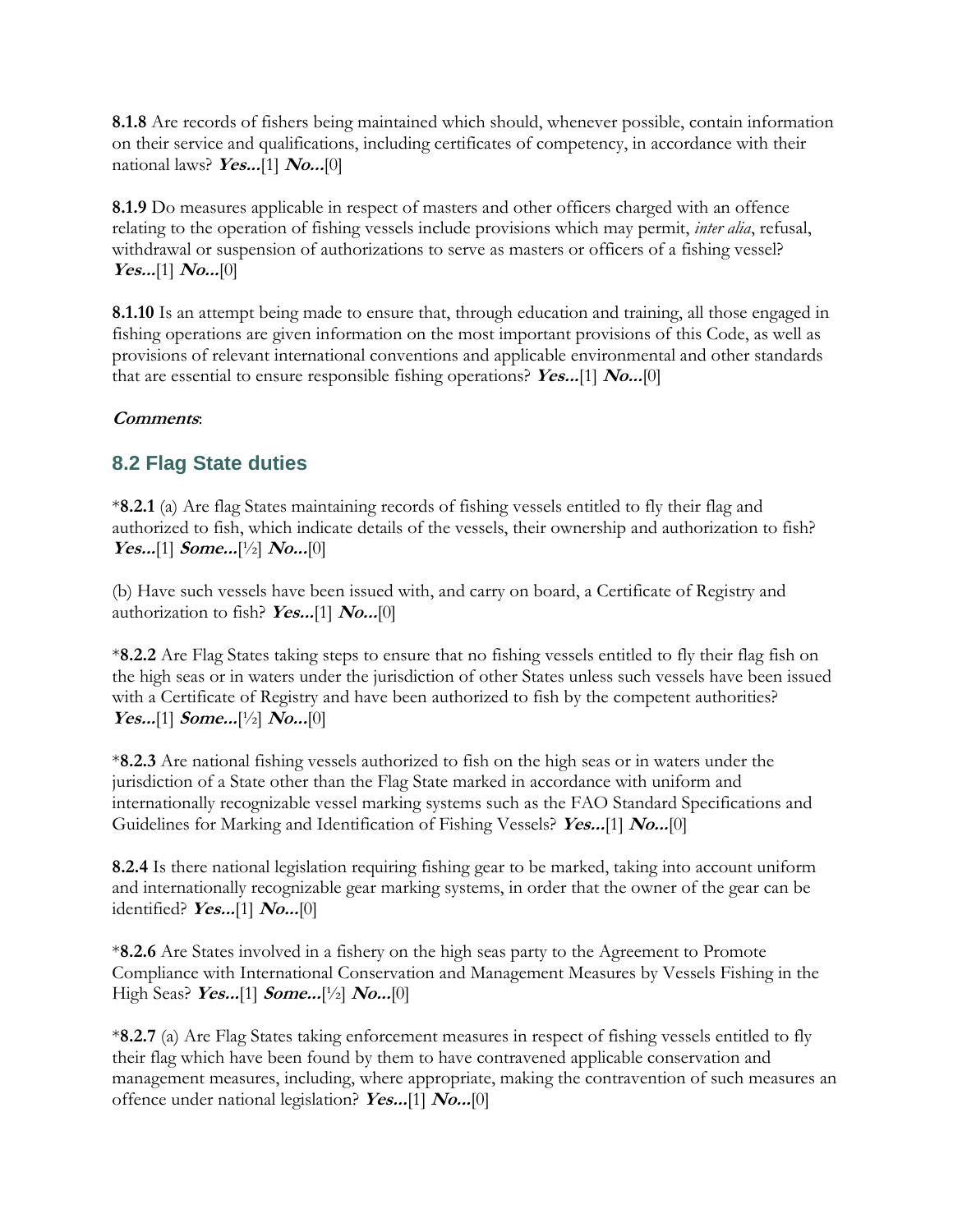(b) Are sanctions applicable in respect of violations and illegal activities adequate in severity to be effective in securing compliance and discouraging violations wherever they occur? **Yes...**[1] **No...**[0]

#### **Comments**:

## **8.4 Fishing operations**

**8.4.2** Have States prohibited within national legislation dynamiting, poisoning and other comparable destructive fishing practices? **Yes...**[1] **Some...**[½] **No...**[0]

\***8.4.3** (a) Is documentation required with regard to fishing operations, retained catch of fish and non-fish species and, as regards discards, the information required for stock assessment as decided by relevant management bodies, collected and forwarded systematically to those bodies?

- documentation on fishing operations **Yes...**[1] **No...**[0]

- documentation on non-fish catches **Yes...**[1] **No...**[0]

- documentation on fish catches **Yes...**[1] **No...**[0]

(b) Is such as observer and inspection scheme being established in order to promote compliance with applicable (fishery management) measures? **Yes...**[1] **No...**[0]

**8.4.4** Is the adoption of appropriate technology being promoted taking into account economic conditions for the best use and care of the retained catch? **Yes...**[1] **No...**[0]

**8.4.5** Are States and relevant groups from the fishing industry encouraging the development and implementation of technologies and operational methods that reduce discards? **Yes...**[1] **Some...**[½] **No...**[0]

**8.4.6** Are technologies, materials and operational methods being applied that minimize the loss of fishing gear and the ghost fishing effects of lost or abandoned fishing gear? **Yes...**[1] **No...**[0]

**8.4.7** Are assessments being carried out of the implications of habitat disturbance prior to the introduction on a commercial scale of new fishing gear, methods and operations? **Yes...**[1] **No...**[0]

**8.4.8** Is research being promoted on the environmental and social impacts of fishing gear and, in particular, on the impact of such gear on biodiversity and coastal fishing communities, being promoted?

- on the environmental impacts? **Yes...**[1] **No...**[0]

- on the social impacts? **Yes...**[1] **No...**[0]

- on the impact on biodiversity? **Yes...**[1] **No...**[0]

- on the impact on coastal fisheries? **Yes...**[1] **No...**[0]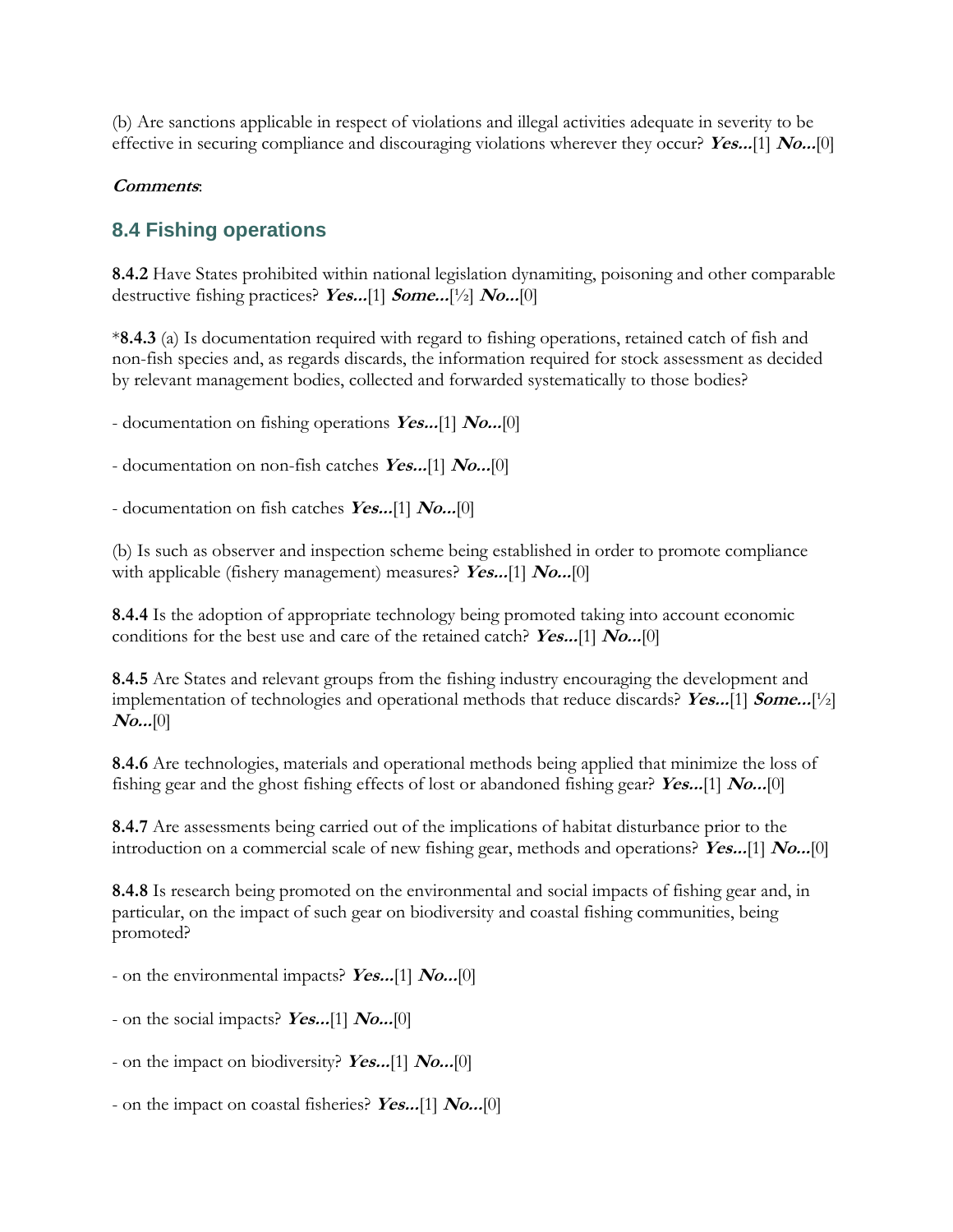#### **Comments**:

# **8.5 Fishing gear selectivity**

**8.5.1** (a) Where practicable, is there a requirement that fishing gear, methods and practices are sufficiently selective as to minimize waste, discards, catch of non-target species - both fish and nonfish species - and impacts on associated or dependent species and that the intent of related regulations is not circumvented by technical devices and that information on new developments and requirements is made available to all fishers? **Yes...**[1] **No...**[0] Are regulatory measures being circumvented by technical devices? **Yes...**[0] **Sometimes...**[½] **No...**[1]

(b) Are fishers cooperating in the development of selective fishing gear and methods? **Yes...**[1] **Sometimes...**[½] **No...**[0]

**8.5.2** Do regulations governing the selectivity of fishing gear take into account the range of fishing gear, methods and strategies available to the industry? **Yes...**[1] **No...**[0]

**8.5.3** Are States and relevant institutions involved in the fishery collaborating in developing standard methodologies for research into fishing gear selectivity, fishing methods and strategies? **Yes...**[1] **Some...**[½] **No...**[0]

**8.5.4** Is international cooperation being encouraged with respect to research programmes for fishing gear selectivity and fishing methods and strategies, dissemination of the results of such research programmes and the transfer of technology? **Yes...**[1] **No...**[0]

### **Comments**:

# **8.11 Artificial reefs and fish aggregation devices**

**8.11.1** Have policies been developed for increasing stock populations and enhancing fishing opportunities through the use of artificial structures, placed with due regard to the safety of navigation? **Yes...**[1] **No...**[0)

**8.11.2** When selecting the materials to be used in the creation of artificial reefs, as well as when selecting the geographical location of such artificial reefs, have the provisions of relevant international conventions concerning the environment and safety of navigation been observed? **Yes...**[1] **No...**[0]

**8.11.3** (a) Are management systems for artificial reefs and fish aggregation devices established within the framework of coastal area management plans? **Yes...**[1] **No...**[0]

(b) Does the construction and deployment of such reefs and devices take into account the interests of fishers, including artisanal and subsistence fishers? **Yes...**[1] **No...**[0]

### **Comments**:

**Score Article 8** (Maximum = 39)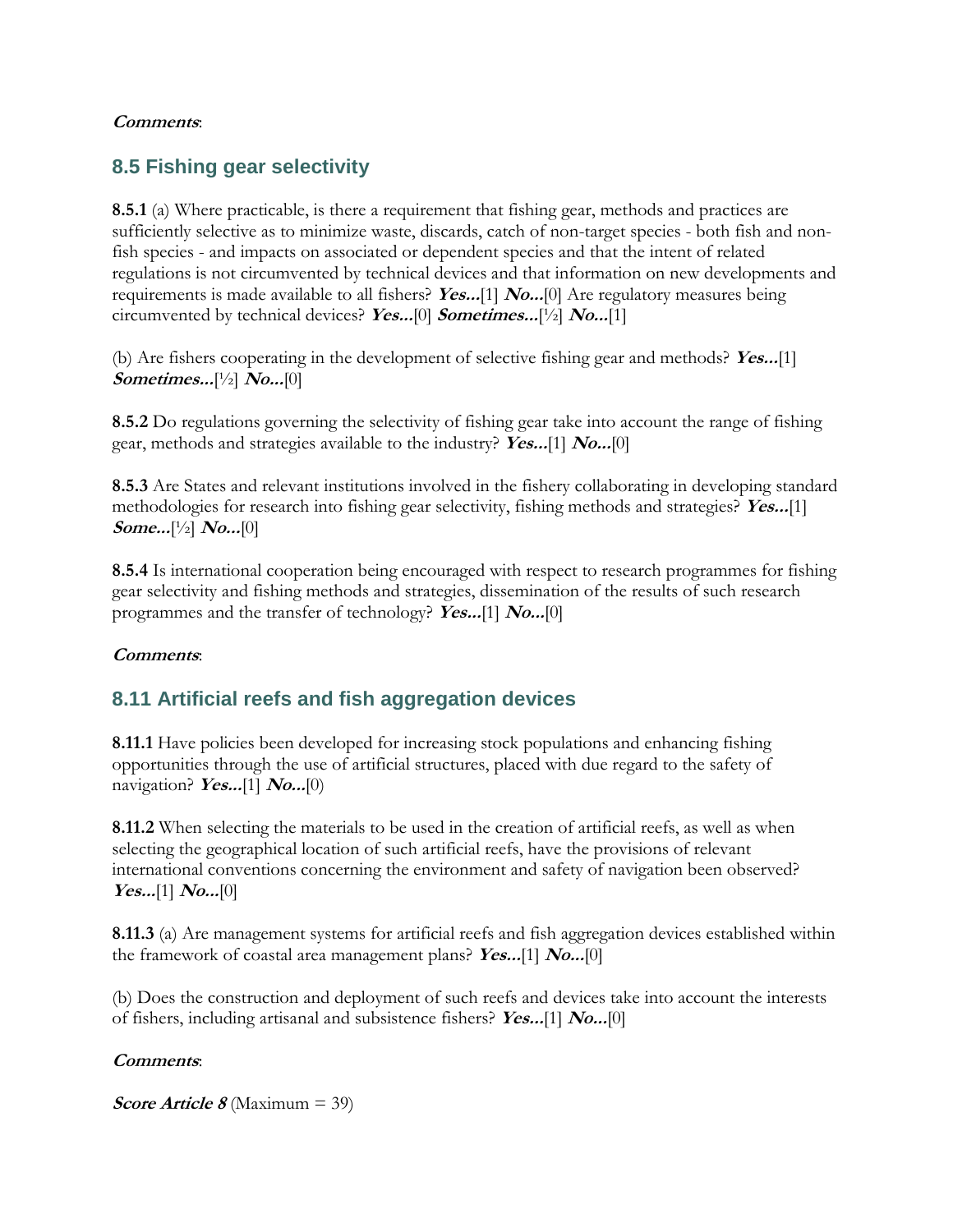(Maximum = 26 for fisheries in national waters, i.e. omitting clauses marked with  $*)$ )

# **Article 10 - Integration of Fisheries into Coastal Area Management**

# **10.1 Institutional framework**

**10.1.1** Has an appropriate policy, legal and institutional framework been adopted in order to achieve sustainable and integrated use of living marine resources, taking into account the fragility of coastal ecosystems and the finite nature of their natural resources and the needs of coastal communities? **Yes...**[1] **No...**[0]

**10.1.2** In view of the multiple uses of the coastal area, are representatives of the fisheries sector and fishing communities consulted in the decision-making processes involved in other activities related to coastal area management planning and development? **Yes...**[1] **No..***.*[0]

**10.1.3** Do institutional and legal frameworks regulating the possible uses of coastal resources and their access take into account the rights of coastal fishing communities and their customary practices to the extent compatible with sustainable development? **Yes...**[1] **Partly..***.*[½] **No..**.[0]

**10.1.4** (a) Has the adoption of fisheries practices been promoted that avoids conflict among +.5 bottom resource users? **Yes..***.*[1] **No..***.*[0]

- bottom resource users and other users of the coastal area? **Yes...**[1] **No...**[0]

(b) Have procedures and mechanisms been adopted which help settle these conflicts? **Yes...**[1] **No...**[0]

(c) Have procedures and mechanisms been established at the appropriate administrative level to settle conflicts which arise within the fisheries sector and between fisheries resource users and other users of the coastal area? **Yes...**[1] **No...**[0]

### **Comments**:

## **10.2 Policy measures**

**10.2.1** Is public awareness being created on the need for the protection and management of coastal resources

and the participation in the management process by those affected? **Yes...**[1] **No..***.*[0]

**10.2.2** Has an attempt been made to assess the economic, social and cultural value of coastal resources in order to assist decision-making on their allocation and use?

- economic **Yes...**[1] **No...**[0]

- social and cultural **Yes...**[1] **No...**[0]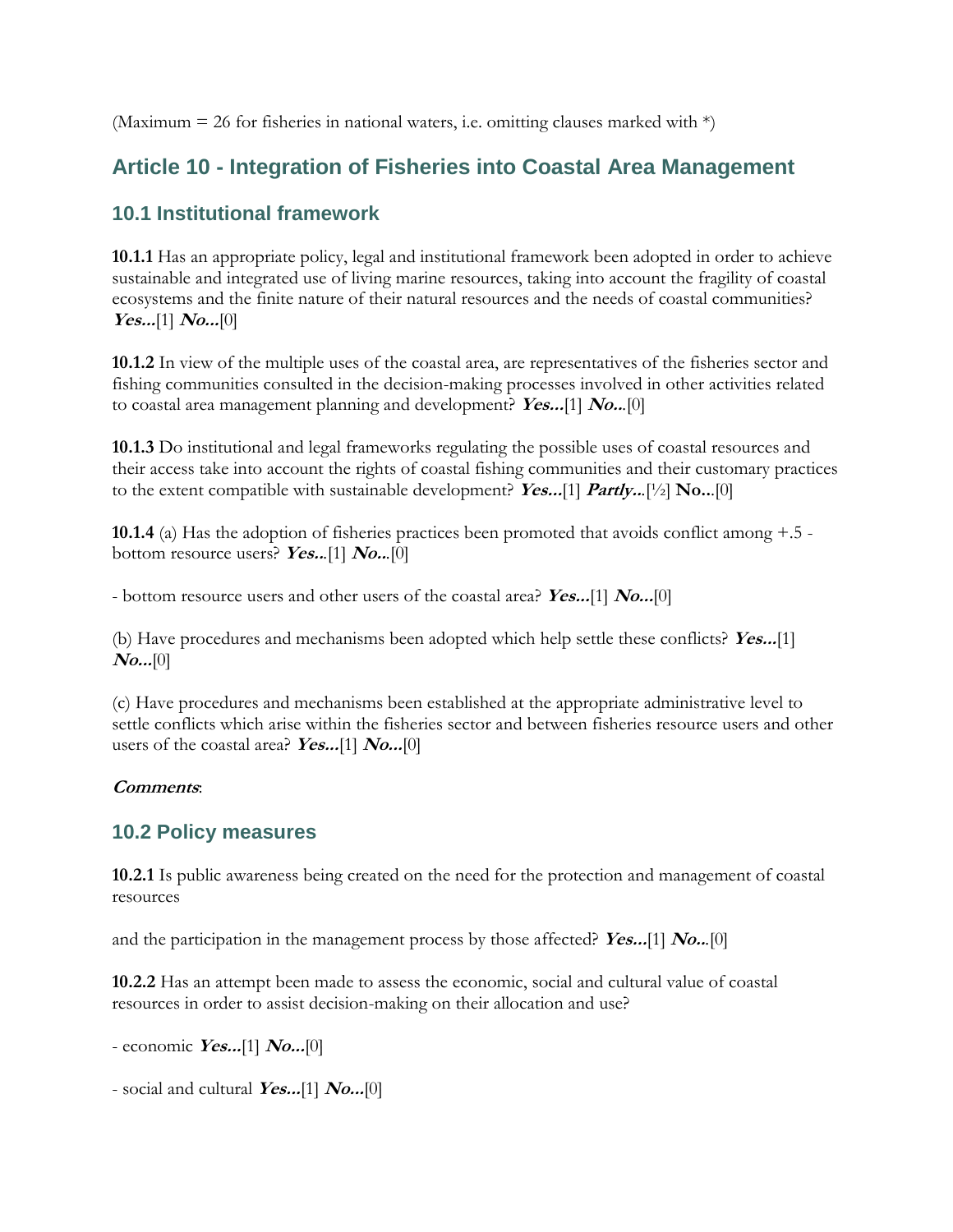**10.2.3** Have risks and uncertainties involved in the management of coastal areas been taken into account in setting policies for the management of coastal areas? **Yes...**[1] **No...**[0]

**10.2.4** In accordance with capacities, have measures been taken to establish or promote the establishment of systems to monitor the coastal environment as part of the coastal management process using physical, chemical, biological, economic and social parameters? **Yes...**[1] **In part...**[½]  $N_{0...}[0]$ 

**10.2.5** Has multi-disciplinary research in support of coastal area management been promoted on

- environmental and biological aspects? **Yes...**[1] **No...**[0]

- economic and social aspects? **Yes...**[1] **No...**[0]

- legal and institutional aspects? **Yes...**[1] **No...**[0]

#### **Comments**:

## **10.3 Regional cooperation**

**10.3.1** Do States with neighbouring coastal areas cooperate with one another in:

- the sustainable use of resources? **Yes...**[1] **Some...**[½] **No...**[0]

- the conservation of the environment? **Yes...**[1] **Some...**[½] **No...**[0]

#### **Comments**:

**Score Article 10** (Maximum = 17)

# **Article 11 - Post-Harvest Practices and Trade**

### **11.1 Responsible fish utilization**

11.1.11 Is international domestic trade in fish and fishery products in accord with sound conservation and management practices through the identification of the origin of fish and fish products traded? **Yes...**[1] **No...**[0]

#### **Comments**:

## **11.2 Responsible international trade**

11.2.3 Are measures affecting international trade in fish and fishery products transparent, based, when applicable, on scientific evidence, and in accordance with internationally agreed rules? **Yes...**[1] **No...**[0]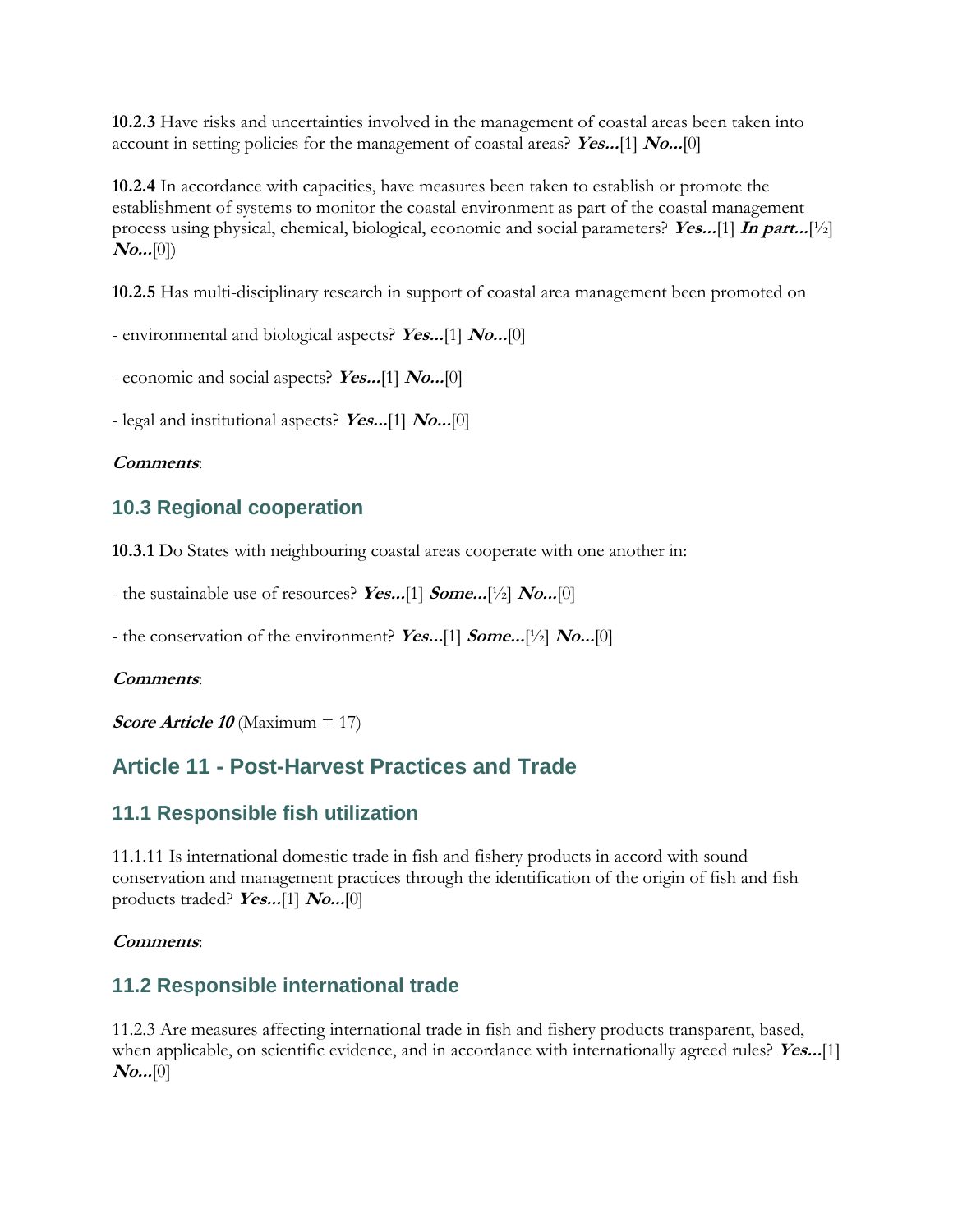#### **Comments**:

#### **Score Article 11** (2)

# **Article 12 - Fisheries Research**

**12.1** Responsible fishing requires the availability of a sound scientific basis to assist fisheries managers and other interested parties in making decisions, taking into account the special needs of developing countries.

(a) Is appropriate research conducted into all aspects of fisheries, including biology, ecology, technology, environmental science, economics, social science, aquaculture and nutritional science?  $Yes...[1]$  **In part...**[1/2]  $No...[0]$ 

(b) Are research vessel surveys of the resource and the marine environment carried out? **Annually...**[1] **Occasionally...**[½] **No...**[0]

(c) Are appropriate research and training facilities available and provisions made for staffing and institution building to conduct the necessary research, taking into account the special needs of developing countries? **Yes...**[1] **In part...**[½] **No...**[0]

#### **Comments**:

**12.2** Has an appropriate institutional framework been established to determine the applied research which is required and its proper use? **Yes...**[1] **No...**[0]

**12.3** (a) Are data generated by research being analysed and the results of such analyses published in a way that confidentiality is respected where appropriate? **Yes...**[1] **No...**[0]

(b) Are results of analyses being distributed in a timely and readily understandable fashion in order that the best scientific evidence be made available as a contribution to fisheries conservation, management and development? **Yes...**[1] **No...**[0]

(c) In the absence of adequate scientific information, is appropriate research being initiated in a timely fashion? **Yes...**[1] **No...**[0]

**12.4** (a) Are reliable and accurate data required to assess the status of fisheries and ecosystems including data on bycatch, discards and waste - being collected? **Yes...**[1] **No...**[0]

(b) Are these data being provided, at an appropriate time and level of aggregation, to relevant States and subregional, regional and global fisheries organizations? **Yes...**[1] **No...**[0]

### **Comments**:

**12.5** (a) Are States monitoring and assessing the state of the stocks under their jurisdiction, including the impacts of ecosystem changes resulting from fishing pressure, pollution or habitat alteration? **Yes...**[1] **No...**[0]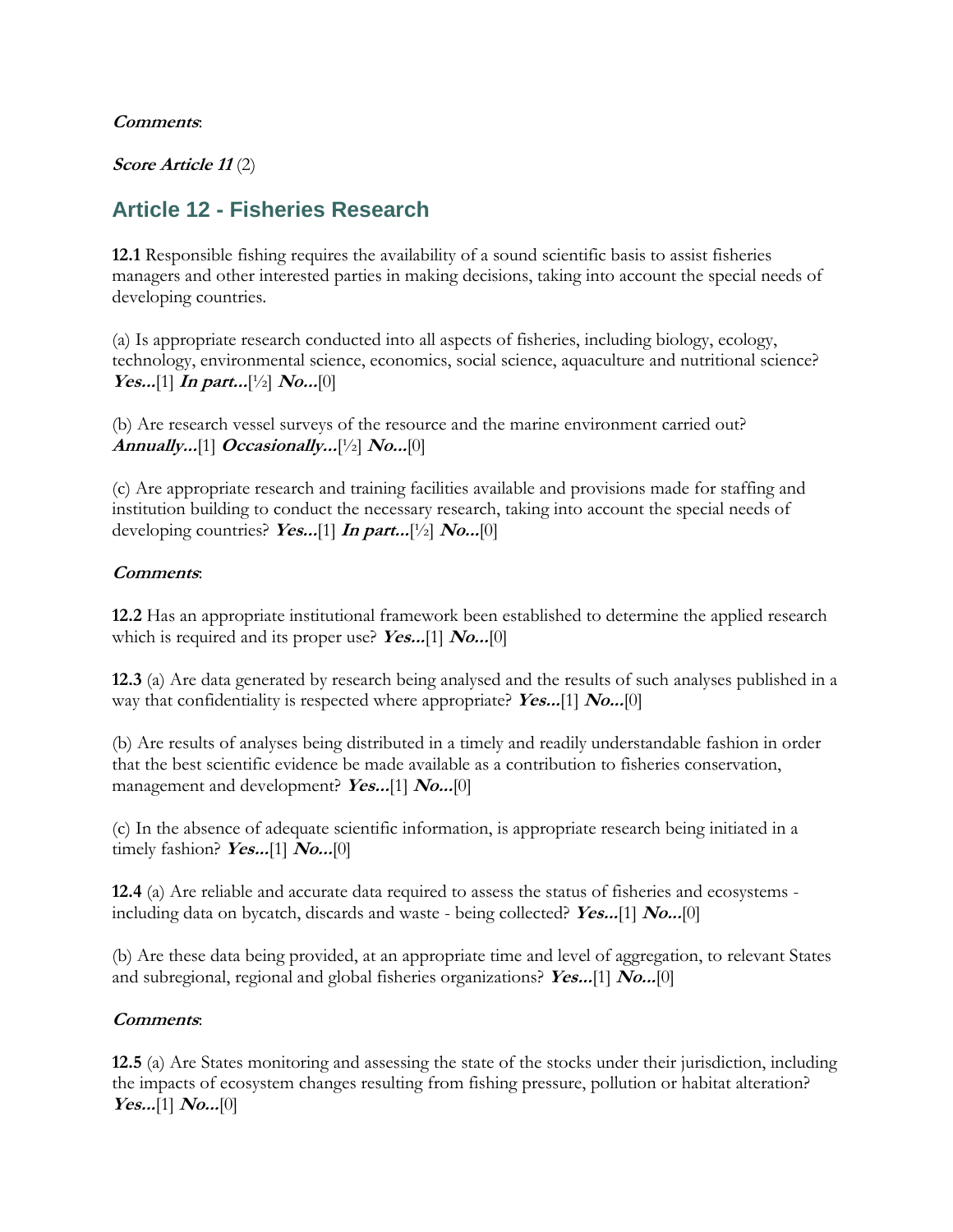(b) Have they established the research capacity necessary to assess the effects of climate or environment change on fish stocks and aquatic ecosystems? **Yes...**[1] **No...**[0]

**12.6** Are States taking steps to support and strengthen national research capabilities to meet acknowledged scientific standards? **Yes...**[1] **Some...**[½] **No...**[0]

### **Comments**:

**12.7** (a) Are States cooperating with relevant international organizations to encourage research in order to ensure optimum utilization of fishery resources? **Yes...**[1] **Some...**[½] **No...**[0]

(b) Are they stimulating the research required to support national policies related to fish as food? **Yes...**[1] **No...**[0]

**12.8** (a) Is research being conducted into the study and monitoring of human food supplies from aquatic sources and the environments from which they are taken to ensure that there is no adverse health impact on consumers? **Yes...**[1] **No...**[0]

(b) Are results of such research being made publicly available? **Yes...**[1] **No...**[0]

# **Comments**:

**12.10** (a) Are studies on the selectivity of fishing gear, the environmental impact of fishing gear on target species and on the behaviour of target and non-target species in relation to such fishing gear being conducted as an aid for management decisions? **Yes...**[1] **No...**[0]

(b) Is an attempt being made through research to minimize non-utilized catches? **Yes...**[1] **No...**[0]

(c) Is the biodiversity of ecosystems and the aquatic habitat being safeguarded? **Yes...**[1] **No...**[0]

**12.11** (a) Before the commercial introduction of a new type of gear, is a scientific evaluation of its impact on the fisheries and ecosystems where it will be used being undertaken? **Yes...**[1] **No...**[0]

(b) Is the effect of such gear introduction monitored? **Yes...**[1] **No...**[0]

## **Comments**:

**12.12** Are traditional fisheries knowledge and technologies being investigated and documented, in particular those applied to small-scale fisheries, in order to assess their application to sustainable fisheries conservation, management and development? **Yes...**[1] **No...**[0]

**12.13** (a) Is the use of research results as a basis for the setting of management objectives, reference points and performance criteria being promoted? **Yes...**[1] **No...**[0]

(b) Is research being used to help ensure adequate linkages between applied research and fisheries management? **Yes...**[1] **No...**[0]